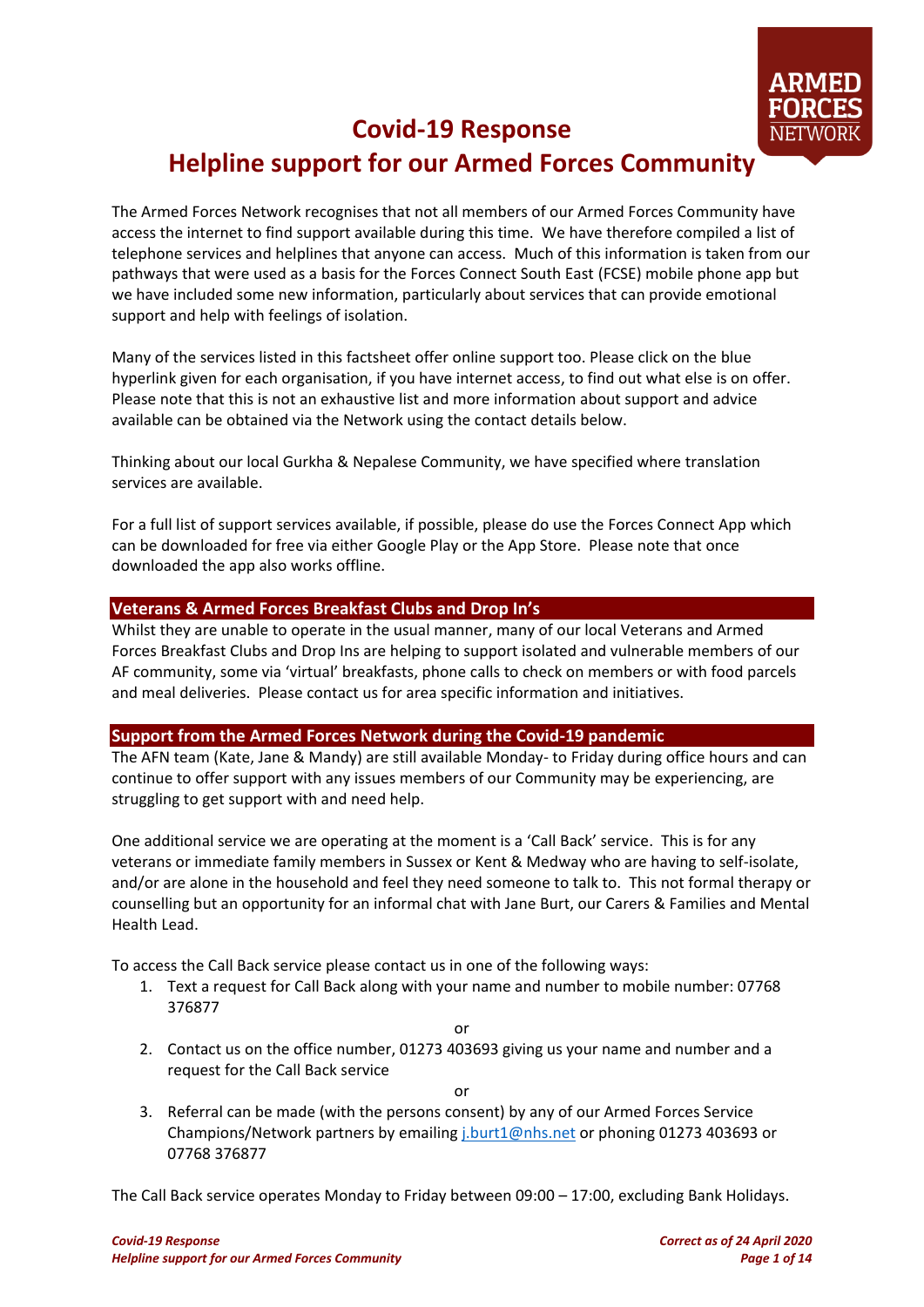## **Mental Health Support**

| <b>National</b>                                             |                        |                      |                    |                             |
|-------------------------------------------------------------|------------------------|----------------------|--------------------|-----------------------------|
| <b>Support</b>                                              | <b>Contact Details</b> | <b>Opening Hours</b> | <b>Calls Costs</b> | <b>Interpreting Details</b> |
| <b>Combat Stress</b>                                        |                        |                      |                    |                             |
| A national mental health                                    | 0800 138 1619          | 24 hours,            | Free               | Interpreting                |
| helpline for anyone                                         | (for veterans and      | 7 days a week        |                    | service available           |
| affected by Service-related                                 | families) or           |                      |                    |                             |
| mental health problems,                                     | 0800 323 4444          |                      |                    |                             |
| including family members.                                   | (for serving and       |                      |                    |                             |
|                                                             | families)              |                      |                    |                             |
| <b>CALM (Campaign against Living Miserably)</b>             |                        |                      |                    |                             |
| Offers accredited,                                          | 0808 58585             | $17:00 - 00:00,$     | Free               | Language                    |
| confidential, anonymous                                     |                        | 7 Days a week        |                    | translation                 |
| support to men anywhere                                     |                        |                      |                    | services are                |
| in the UK through a                                         |                        |                      |                    | available during            |
| helpline. Calls and chats                                   |                        |                      |                    | calls via Capita            |
| are taken by trained staff                                  |                        |                      |                    | Translation                 |
| who are there to listen,                                    |                        |                      |                    | Services.                   |
| support, inform and                                         |                        |                      |                    |                             |
| signpost.                                                   |                        |                      |                    |                             |
| <b>Anxiety UK</b>                                           |                        |                      |                    |                             |
| During the coronavirus                                      | 0344 477 5774          | Mon to Fri           | No more than       | Not specified               |
| pandemic, extended                                          |                        | $10:00 - 22:00$      | calls to           |                             |
| helpline hours to provide                                   |                        |                      | geographic         |                             |
| additional support to as                                    |                        | Sat & Sun            | numbers (01 or     |                             |
| many people as possible                                     |                        | $10:00 - 20:00$      | 02) and must be    |                             |
| who need help. Due to                                       |                        |                      | included in        |                             |
| exceptionally high demand                                   |                        |                      | inclusive          |                             |
| on the helpline there is a                                  |                        |                      | minutes and        |                             |
| need to keep calls short so                                 |                        |                      | discount           |                             |
| that as many calls as                                       |                        |                      | schemes in the     |                             |
| possible can be answered.                                   |                        |                      | same way. Calls    |                             |
|                                                             |                        |                      | from landlines     |                             |
|                                                             |                        |                      | and mobiles are    |                             |
|                                                             |                        |                      | included in free   |                             |
|                                                             |                        |                      | call packages.     |                             |
| <b>Samaritans</b>                                           |                        |                      |                    |                             |
| Dedicated to reducing                                       | 116 123                | 24 hours,            | Free               | Not specified               |
| feelings of isolation and                                   |                        | 7 days a week        |                    |                             |
| disconnection that can                                      |                        |                      |                    |                             |
| lead to suicide. Offering a                                 |                        |                      |                    |                             |
| safe place for you to talk                                  |                        |                      |                    |                             |
| any time you like, in your                                  |                        |                      |                    |                             |
| own way - about                                             |                        |                      |                    |                             |
| whatever's getting to you.                                  |                        |                      |                    |                             |
| <b>Papyrus (Prevention of Young Suicide) – Hope line UK</b> |                        |                      |                    |                             |
| Confidential support and                                    | 0800 068 4141          | $09:00 - 22:00$      | Free               | Not specified               |
| advice to children & young                                  |                        | weekdays             |                    |                             |
| people (under the age of                                    |                        |                      |                    |                             |
| 35) struggling with                                         |                        | $14:00 - 22:00$      |                    |                             |
| thoughts of suicide, and                                    |                        | weekends,            |                    |                             |
| anyone worried about a                                      |                        |                      |                    |                             |
| young person such as                                        |                        | $14:00 - 22:00$      |                    |                             |
| family, friends or                                          |                        | bank holidays        |                    |                             |
| professionals.                                              |                        |                      |                    |                             |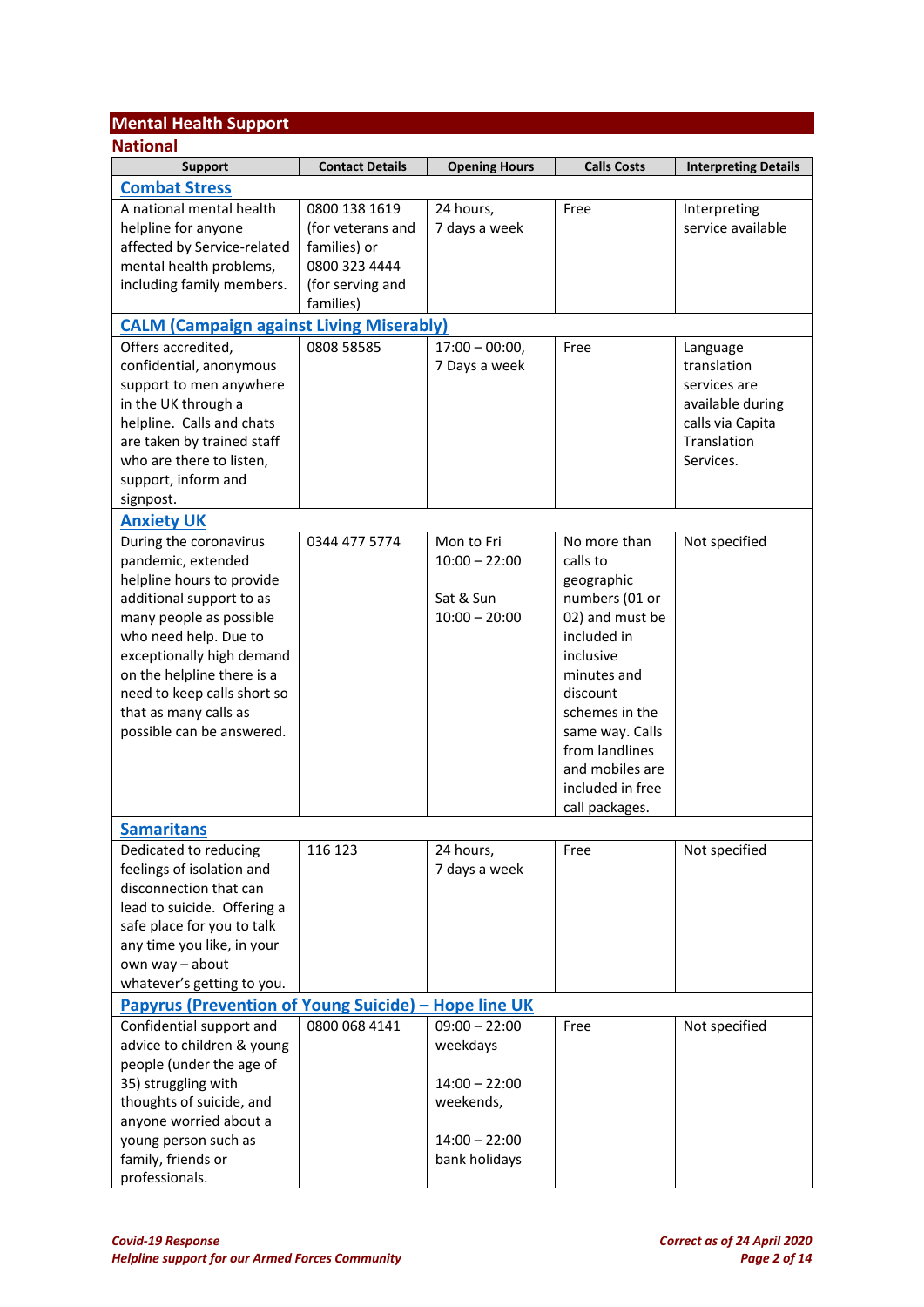### **Local emotional support helplines**

| . .<br><b>Support</b>                                         | <b>Contact Details</b> | <b>Opening Hours</b>         | <b>Calls Costs</b> | <b>Interpreting Details</b> |
|---------------------------------------------------------------|------------------------|------------------------------|--------------------|-----------------------------|
| <b>Release the Pressure (for Kent &amp; Medway residents)</b> |                        |                              |                    |                             |
| Free expert advice from                                       | 0800 107 0160          | 24 hours,                    | Free               | Not specified               |
| trained counsellors is                                        |                        | 7 days a week                |                    |                             |
| available for every mental                                    |                        |                              |                    |                             |
| health concern, including:                                    |                        |                              |                    |                             |
| anxiety, depression, low                                      |                        |                              |                    |                             |
| self-esteem, money                                            |                        |                              |                    |                             |
| worries, relationship                                         |                        |                              |                    |                             |
| troubles, stress, and                                         |                        |                              |                    |                             |
| suicidal thoughts.                                            |                        |                              |                    |                             |
| <b>Sussex Mental Health line (for Sussex residents)</b>       |                        |                              |                    |                             |
| Service offering support                                      | 0300 500 0101          | 24 hours,                    | Your call will     | Not specified               |
| and information to anyone                                     |                        | 7 days a week                | cost the same as   |                             |
| experiencing mental                                           |                        |                              | it would to call a |                             |
| health problems including                                     |                        |                              | landline number    |                             |
| stress, anxiety and                                           |                        |                              | (e.g. numbers      |                             |
| depression. The service is                                    |                        |                              | with standard      |                             |
| also available to carers                                      |                        |                              | area codes such    |                             |
| and healthcare                                                |                        |                              | as 01903 or 012    |                             |
| professionals. Although                                       |                        |                              | <b>73</b> ). Many  |                             |
| not a counselling service,                                    |                        |                              | providers will     |                             |
| all operators are prepared                                    |                        |                              | include a 0300     |                             |
| to listen and help callers                                    |                        |                              | number in any      |                             |
| to identify and clarify their                                 |                        |                              | free minutes       |                             |
| immediate problems and                                        |                        |                              | packages.          |                             |
| to explore ways of coping                                     |                        |                              |                    |                             |
| or suggest alternative                                        |                        |                              |                    |                             |
| avenues of help.                                              |                        |                              |                    |                             |
| Shout (access via a mobile phone)                             |                        |                              |                    |                             |
| A UK crisis text service                                      | text 'CONTACT' to      | 24 hours,                    | Free               | Not specified               |
| available for times when                                      | '85258                 | 7 days a week                |                    |                             |
| people feel they need                                         |                        |                              |                    |                             |
| immediate support.                                            |                        |                              |                    |                             |
| Texter will be put in touch                                   |                        |                              |                    |                             |
| with a trained Crisis                                         |                        |                              |                    |                             |
| Volunteer (CV) who will                                       |                        |                              |                    |                             |
| chat to them using trained                                    |                        |                              |                    |                             |
| techniques via text. The                                      |                        |                              |                    |                             |
| service is designed to help                                   |                        |                              |                    |                             |
| individuals to think more                                     |                        |                              |                    |                             |
| clearly and to take their                                     |                        |                              |                    |                             |
| next steps to feeling                                         |                        |                              |                    |                             |
| better.<br><b>Addictions</b>                                  |                        |                              |                    |                             |
| <b>Support</b>                                                | <b>Contact Details</b> | <b>Opening Hours</b>         | <b>Calls Costs</b> | <b>Interpreting Details</b> |
| <b>Drinkline</b>                                              |                        |                              |                    |                             |
|                                                               |                        |                              |                    |                             |
| National alcohol helpline.                                    | 0300 123 1110          | Mon-Fri                      | Not specified      | Not specified               |
| If you're worried about                                       |                        | $09:00 - 20:00,$             |                    |                             |
| your own or someone                                           |                        |                              |                    |                             |
| else's drinking, you can                                      |                        | Sat & Sun<br>$11:00 - 16:00$ |                    |                             |
| call this free helpline in                                    |                        |                              |                    |                             |
| complete confidence.                                          |                        |                              |                    |                             |
|                                                               |                        |                              |                    |                             |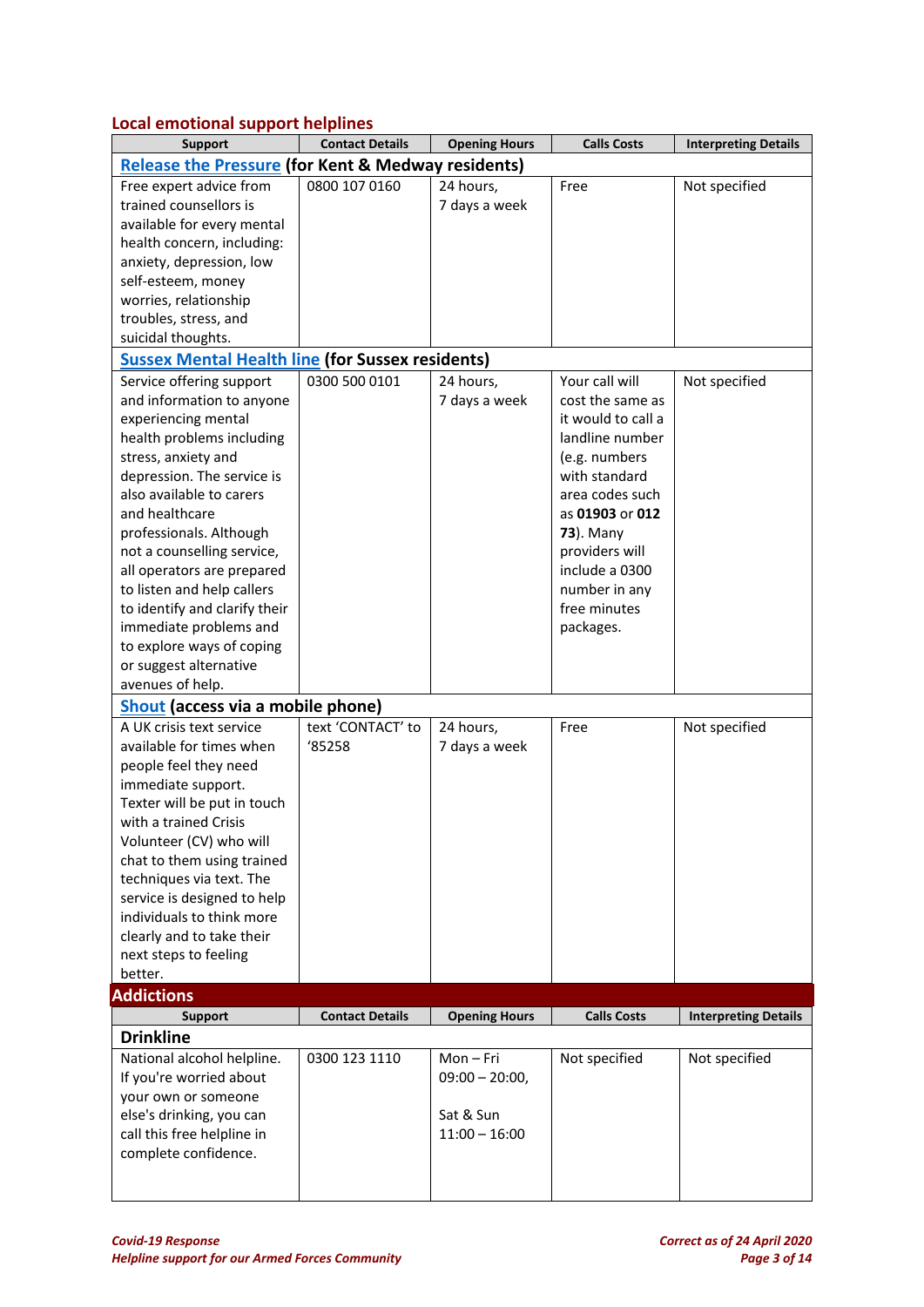| <b>Support</b>                                                                                                                                                                                                                                                                                       | <b>Contact Details</b> | <b>Opening Hours</b>              | <b>Calls Costs</b>                                                                                                                                                                                                 | <b>Interpreting Details</b>                                                                                                                                                    |
|------------------------------------------------------------------------------------------------------------------------------------------------------------------------------------------------------------------------------------------------------------------------------------------------------|------------------------|-----------------------------------|--------------------------------------------------------------------------------------------------------------------------------------------------------------------------------------------------------------------|--------------------------------------------------------------------------------------------------------------------------------------------------------------------------------|
| <b>Frank</b>                                                                                                                                                                                                                                                                                         |                        |                                   |                                                                                                                                                                                                                    |                                                                                                                                                                                |
| National drugs charity<br>offering friendly support<br>and advice to anyone<br>concerned about their<br>own drug taking or<br>someone else's.                                                                                                                                                        | 0300 123 6600          | 24 hours,<br>7 days a week        | Calls from a<br>landline cost no<br>more than a<br>normal national<br>call (01 or 02<br>numbers). Calls<br>from a mobile<br>phone vary in<br>cost depending<br>on network. The<br>call may show up<br>on the bill. | You can talk to<br>FRANK in 120<br>languages - just<br>call the same<br>number and an<br>interpreter will be<br>there if you want.                                             |
| <b>Gamcare</b>                                                                                                                                                                                                                                                                                       |                        |                                   |                                                                                                                                                                                                                    |                                                                                                                                                                                |
| <b>National Gambling</b><br>Helpline providing<br>confidential advice,<br>information and<br>emotional support to<br>anyone experiencing<br>problems with gambling.                                                                                                                                  | 0808 802 0133          | 24 hours,<br>7 days a week        | Free                                                                                                                                                                                                               | Ask for language<br>line support in<br>your chosen<br>language. You<br>will then be able<br>to have a 3 way<br>conversation<br>with an<br>interpreter and a<br>trained advisor |
| <b>DrugFAM</b>                                                                                                                                                                                                                                                                                       |                        |                                   |                                                                                                                                                                                                                    |                                                                                                                                                                                |
| For those affected by<br>someone else's drug or<br>alcohol addiction or<br>bereaved through drug or<br>alcohol use. Many of their<br>clients feel a huge sense of<br>relief at being able to talk<br>to the trained support<br>team and realise that they<br>no longer have to cope on<br>their own. | 0300 888 3853          | $09:00 - 21:00,$<br>7 days a week | Free                                                                                                                                                                                                               | Not specified                                                                                                                                                                  |
| <b>Abuse</b>                                                                                                                                                                                                                                                                                         |                        |                                   |                                                                                                                                                                                                                    |                                                                                                                                                                                |
| <b>Support</b>                                                                                                                                                                                                                                                                                       | <b>Contact Details</b> | <b>Opening Hours</b>              | <b>Calls Costs</b>                                                                                                                                                                                                 | <b>Interpreting Details</b>                                                                                                                                                    |
| <b>National Domestic Abuse Helpline</b><br>Team of highly-trained<br>female staff who offer<br>confidential and non-<br>judgmental support, and<br>information on your rights<br>and options.                                                                                                        | 0808 200 0247          | 24 hours,<br>7 days a week        | Free                                                                                                                                                                                                               | Translators are<br>available if<br>English is not your<br>native language                                                                                                      |
| <b>Mankind Initiative</b><br>Confidential helpline for<br>male victims of domestic<br>abuse and domestic<br>violence who are suffering<br>abuse from their current<br>or former wife or partner<br>(including same-sex<br>partner).                                                                  | 01823 334244           | Mon-Fri<br>$10:00 - 16:00$        | Not specified                                                                                                                                                                                                      | Not specified                                                                                                                                                                  |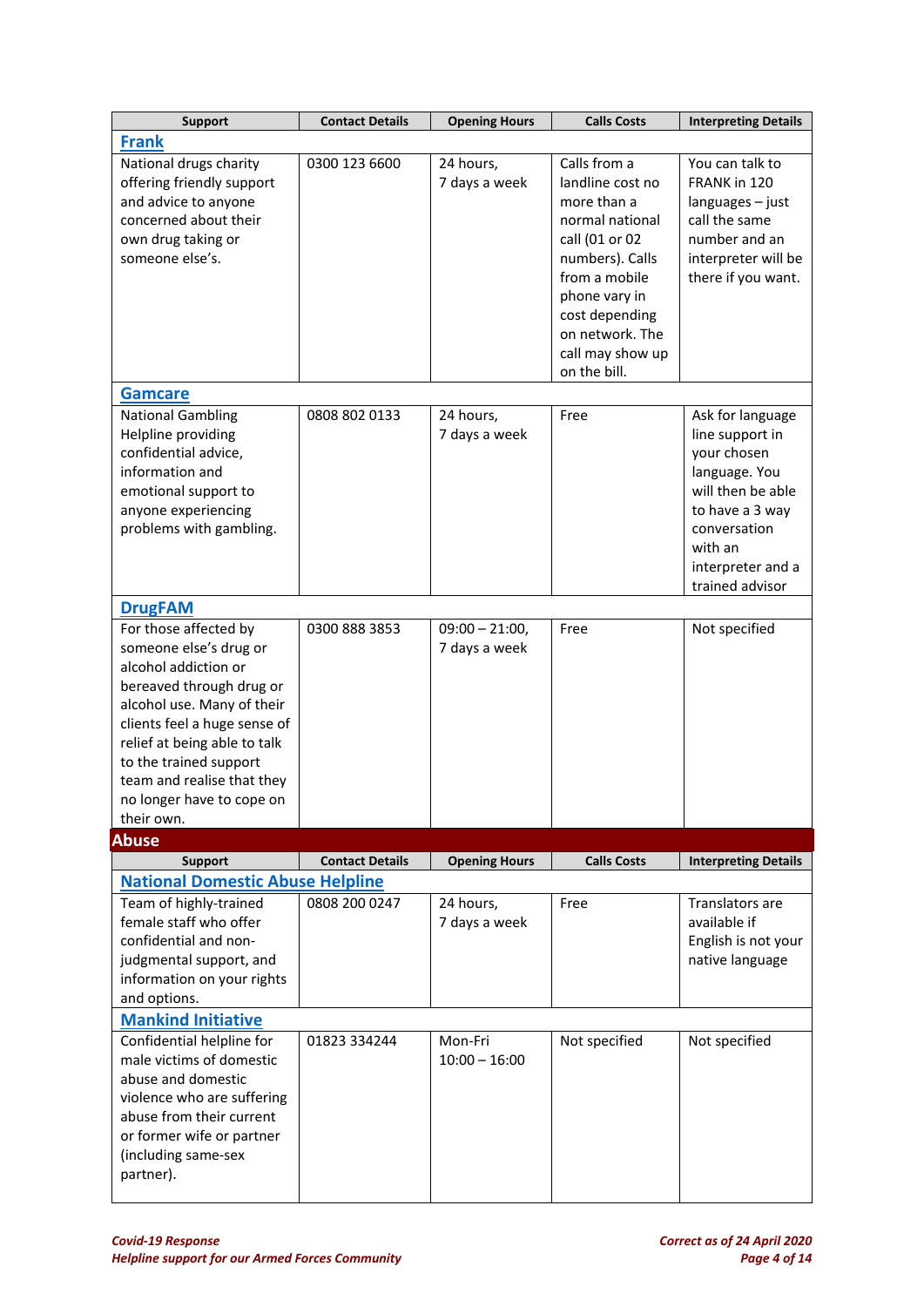| <b>Men's Advice Line</b><br>A confidential helpline for<br>If English isn't<br>0808 8010327<br>Mon<br>Free<br>male victims of domestic<br>$09:00 - 20:00$<br>your first<br>abuse and those<br>language you can<br>ask for a<br>supporting them. Offering<br>Tues<br>advice and emotional<br>$09:00 - 17:00$<br>telephone<br>support to men who<br>interpreter or ask<br>experience abuse, and<br>Wed<br>someone you<br>know to do it for<br>signpost to other vital<br>$09:00 - 20:00$<br>services that help keep<br>you.<br>them and their children<br>Thurs<br>safe. Men's Advice Line is<br>$09:00 - 17:00$<br>aimed at men who are<br>experiencing domestic<br>Fri<br>abuse, but also take calls<br>$09:00 - 17:00$<br>from family members,<br>friends or practitioners<br>and frontline workers.<br><b>National LGBT+ Domestic Abuse Helpline</b><br><b>Emotional and practical</b><br>0800 999 5428<br>Mon-Fri<br>Not specified<br>Free<br>support for LGBT+ people<br>$10:00 - 17:00$<br>experiencing domestic<br>Also offers a<br>abuse. Abuse isn't always<br>Wed & Thurs<br>Sexual Violence<br>$10:00 - 20:00$<br>physical - it can be<br><b>Support Service</b><br>psychological, emotional,<br>T: 020 7704 2040<br>financial and sexual too.<br>(ask to speak to<br>Speak out, don't suffer in<br>someone from<br>silence.<br>the SVSS)<br><b>SupportLine</b><br>01708 765200<br>Provides a confidential<br>Not specified<br>Not specified<br>Hours vary so<br>telephone helpline<br>ring for details<br>offering emotional<br>support to any individual;<br>children, young adults &<br>adults, on any issue. The<br>Helpline is primarily a<br>preventative service and<br>aims to support people<br>before they reach the<br>point of crisis. It is<br>particularly aimed at those<br>who are socially isolated,<br>vulnerable, at risk groups<br>and victims of any form of<br>abuse.<br><b>Respect</b><br>0808 802 4040<br>If English isn't<br>Confidential helpline<br>$9am - 5pm$ ,<br>Free<br>Monday to<br>your first<br>offering advice,<br>information and support<br>Friday<br>language you can | <b>Support</b>            | <b>Contact Details</b> | <b>Opening Hours</b> | <b>Calls Costs</b> | <b>Interpreting Details</b> |
|------------------------------------------------------------------------------------------------------------------------------------------------------------------------------------------------------------------------------------------------------------------------------------------------------------------------------------------------------------------------------------------------------------------------------------------------------------------------------------------------------------------------------------------------------------------------------------------------------------------------------------------------------------------------------------------------------------------------------------------------------------------------------------------------------------------------------------------------------------------------------------------------------------------------------------------------------------------------------------------------------------------------------------------------------------------------------------------------------------------------------------------------------------------------------------------------------------------------------------------------------------------------------------------------------------------------------------------------------------------------------------------------------------------------------------------------------------------------------------------------------------------------------------------------------------------------------------------------------------------------------------------------------------------------------------------------------------------------------------------------------------------------------------------------------------------------------------------------------------------------------------------------------------------------------------------------------------------------------------------------------------------------------------------------------------------------------------------------------------------------|---------------------------|------------------------|----------------------|--------------------|-----------------------------|
|                                                                                                                                                                                                                                                                                                                                                                                                                                                                                                                                                                                                                                                                                                                                                                                                                                                                                                                                                                                                                                                                                                                                                                                                                                                                                                                                                                                                                                                                                                                                                                                                                                                                                                                                                                                                                                                                                                                                                                                                                                                                                                                        |                           |                        |                      |                    |                             |
|                                                                                                                                                                                                                                                                                                                                                                                                                                                                                                                                                                                                                                                                                                                                                                                                                                                                                                                                                                                                                                                                                                                                                                                                                                                                                                                                                                                                                                                                                                                                                                                                                                                                                                                                                                                                                                                                                                                                                                                                                                                                                                                        |                           |                        |                      |                    |                             |
|                                                                                                                                                                                                                                                                                                                                                                                                                                                                                                                                                                                                                                                                                                                                                                                                                                                                                                                                                                                                                                                                                                                                                                                                                                                                                                                                                                                                                                                                                                                                                                                                                                                                                                                                                                                                                                                                                                                                                                                                                                                                                                                        |                           |                        |                      |                    |                             |
|                                                                                                                                                                                                                                                                                                                                                                                                                                                                                                                                                                                                                                                                                                                                                                                                                                                                                                                                                                                                                                                                                                                                                                                                                                                                                                                                                                                                                                                                                                                                                                                                                                                                                                                                                                                                                                                                                                                                                                                                                                                                                                                        |                           |                        |                      |                    |                             |
|                                                                                                                                                                                                                                                                                                                                                                                                                                                                                                                                                                                                                                                                                                                                                                                                                                                                                                                                                                                                                                                                                                                                                                                                                                                                                                                                                                                                                                                                                                                                                                                                                                                                                                                                                                                                                                                                                                                                                                                                                                                                                                                        |                           |                        |                      |                    |                             |
|                                                                                                                                                                                                                                                                                                                                                                                                                                                                                                                                                                                                                                                                                                                                                                                                                                                                                                                                                                                                                                                                                                                                                                                                                                                                                                                                                                                                                                                                                                                                                                                                                                                                                                                                                                                                                                                                                                                                                                                                                                                                                                                        |                           |                        |                      |                    |                             |
|                                                                                                                                                                                                                                                                                                                                                                                                                                                                                                                                                                                                                                                                                                                                                                                                                                                                                                                                                                                                                                                                                                                                                                                                                                                                                                                                                                                                                                                                                                                                                                                                                                                                                                                                                                                                                                                                                                                                                                                                                                                                                                                        |                           |                        |                      |                    |                             |
|                                                                                                                                                                                                                                                                                                                                                                                                                                                                                                                                                                                                                                                                                                                                                                                                                                                                                                                                                                                                                                                                                                                                                                                                                                                                                                                                                                                                                                                                                                                                                                                                                                                                                                                                                                                                                                                                                                                                                                                                                                                                                                                        |                           |                        |                      |                    |                             |
|                                                                                                                                                                                                                                                                                                                                                                                                                                                                                                                                                                                                                                                                                                                                                                                                                                                                                                                                                                                                                                                                                                                                                                                                                                                                                                                                                                                                                                                                                                                                                                                                                                                                                                                                                                                                                                                                                                                                                                                                                                                                                                                        |                           |                        |                      |                    |                             |
|                                                                                                                                                                                                                                                                                                                                                                                                                                                                                                                                                                                                                                                                                                                                                                                                                                                                                                                                                                                                                                                                                                                                                                                                                                                                                                                                                                                                                                                                                                                                                                                                                                                                                                                                                                                                                                                                                                                                                                                                                                                                                                                        |                           |                        |                      |                    |                             |
|                                                                                                                                                                                                                                                                                                                                                                                                                                                                                                                                                                                                                                                                                                                                                                                                                                                                                                                                                                                                                                                                                                                                                                                                                                                                                                                                                                                                                                                                                                                                                                                                                                                                                                                                                                                                                                                                                                                                                                                                                                                                                                                        |                           |                        |                      |                    |                             |
|                                                                                                                                                                                                                                                                                                                                                                                                                                                                                                                                                                                                                                                                                                                                                                                                                                                                                                                                                                                                                                                                                                                                                                                                                                                                                                                                                                                                                                                                                                                                                                                                                                                                                                                                                                                                                                                                                                                                                                                                                                                                                                                        |                           |                        |                      |                    |                             |
|                                                                                                                                                                                                                                                                                                                                                                                                                                                                                                                                                                                                                                                                                                                                                                                                                                                                                                                                                                                                                                                                                                                                                                                                                                                                                                                                                                                                                                                                                                                                                                                                                                                                                                                                                                                                                                                                                                                                                                                                                                                                                                                        |                           |                        |                      |                    |                             |
|                                                                                                                                                                                                                                                                                                                                                                                                                                                                                                                                                                                                                                                                                                                                                                                                                                                                                                                                                                                                                                                                                                                                                                                                                                                                                                                                                                                                                                                                                                                                                                                                                                                                                                                                                                                                                                                                                                                                                                                                                                                                                                                        |                           |                        |                      |                    |                             |
|                                                                                                                                                                                                                                                                                                                                                                                                                                                                                                                                                                                                                                                                                                                                                                                                                                                                                                                                                                                                                                                                                                                                                                                                                                                                                                                                                                                                                                                                                                                                                                                                                                                                                                                                                                                                                                                                                                                                                                                                                                                                                                                        |                           |                        |                      |                    |                             |
|                                                                                                                                                                                                                                                                                                                                                                                                                                                                                                                                                                                                                                                                                                                                                                                                                                                                                                                                                                                                                                                                                                                                                                                                                                                                                                                                                                                                                                                                                                                                                                                                                                                                                                                                                                                                                                                                                                                                                                                                                                                                                                                        |                           |                        |                      |                    |                             |
|                                                                                                                                                                                                                                                                                                                                                                                                                                                                                                                                                                                                                                                                                                                                                                                                                                                                                                                                                                                                                                                                                                                                                                                                                                                                                                                                                                                                                                                                                                                                                                                                                                                                                                                                                                                                                                                                                                                                                                                                                                                                                                                        |                           |                        |                      |                    |                             |
|                                                                                                                                                                                                                                                                                                                                                                                                                                                                                                                                                                                                                                                                                                                                                                                                                                                                                                                                                                                                                                                                                                                                                                                                                                                                                                                                                                                                                                                                                                                                                                                                                                                                                                                                                                                                                                                                                                                                                                                                                                                                                                                        |                           |                        |                      |                    |                             |
|                                                                                                                                                                                                                                                                                                                                                                                                                                                                                                                                                                                                                                                                                                                                                                                                                                                                                                                                                                                                                                                                                                                                                                                                                                                                                                                                                                                                                                                                                                                                                                                                                                                                                                                                                                                                                                                                                                                                                                                                                                                                                                                        |                           |                        |                      |                    |                             |
|                                                                                                                                                                                                                                                                                                                                                                                                                                                                                                                                                                                                                                                                                                                                                                                                                                                                                                                                                                                                                                                                                                                                                                                                                                                                                                                                                                                                                                                                                                                                                                                                                                                                                                                                                                                                                                                                                                                                                                                                                                                                                                                        |                           |                        |                      |                    |                             |
|                                                                                                                                                                                                                                                                                                                                                                                                                                                                                                                                                                                                                                                                                                                                                                                                                                                                                                                                                                                                                                                                                                                                                                                                                                                                                                                                                                                                                                                                                                                                                                                                                                                                                                                                                                                                                                                                                                                                                                                                                                                                                                                        |                           |                        |                      |                    |                             |
|                                                                                                                                                                                                                                                                                                                                                                                                                                                                                                                                                                                                                                                                                                                                                                                                                                                                                                                                                                                                                                                                                                                                                                                                                                                                                                                                                                                                                                                                                                                                                                                                                                                                                                                                                                                                                                                                                                                                                                                                                                                                                                                        |                           |                        |                      |                    |                             |
|                                                                                                                                                                                                                                                                                                                                                                                                                                                                                                                                                                                                                                                                                                                                                                                                                                                                                                                                                                                                                                                                                                                                                                                                                                                                                                                                                                                                                                                                                                                                                                                                                                                                                                                                                                                                                                                                                                                                                                                                                                                                                                                        |                           |                        |                      |                    |                             |
|                                                                                                                                                                                                                                                                                                                                                                                                                                                                                                                                                                                                                                                                                                                                                                                                                                                                                                                                                                                                                                                                                                                                                                                                                                                                                                                                                                                                                                                                                                                                                                                                                                                                                                                                                                                                                                                                                                                                                                                                                                                                                                                        |                           |                        |                      |                    |                             |
|                                                                                                                                                                                                                                                                                                                                                                                                                                                                                                                                                                                                                                                                                                                                                                                                                                                                                                                                                                                                                                                                                                                                                                                                                                                                                                                                                                                                                                                                                                                                                                                                                                                                                                                                                                                                                                                                                                                                                                                                                                                                                                                        |                           |                        |                      |                    |                             |
|                                                                                                                                                                                                                                                                                                                                                                                                                                                                                                                                                                                                                                                                                                                                                                                                                                                                                                                                                                                                                                                                                                                                                                                                                                                                                                                                                                                                                                                                                                                                                                                                                                                                                                                                                                                                                                                                                                                                                                                                                                                                                                                        |                           |                        |                      |                    |                             |
|                                                                                                                                                                                                                                                                                                                                                                                                                                                                                                                                                                                                                                                                                                                                                                                                                                                                                                                                                                                                                                                                                                                                                                                                                                                                                                                                                                                                                                                                                                                                                                                                                                                                                                                                                                                                                                                                                                                                                                                                                                                                                                                        |                           |                        |                      |                    |                             |
|                                                                                                                                                                                                                                                                                                                                                                                                                                                                                                                                                                                                                                                                                                                                                                                                                                                                                                                                                                                                                                                                                                                                                                                                                                                                                                                                                                                                                                                                                                                                                                                                                                                                                                                                                                                                                                                                                                                                                                                                                                                                                                                        |                           |                        |                      |                    |                             |
|                                                                                                                                                                                                                                                                                                                                                                                                                                                                                                                                                                                                                                                                                                                                                                                                                                                                                                                                                                                                                                                                                                                                                                                                                                                                                                                                                                                                                                                                                                                                                                                                                                                                                                                                                                                                                                                                                                                                                                                                                                                                                                                        |                           |                        |                      |                    |                             |
|                                                                                                                                                                                                                                                                                                                                                                                                                                                                                                                                                                                                                                                                                                                                                                                                                                                                                                                                                                                                                                                                                                                                                                                                                                                                                                                                                                                                                                                                                                                                                                                                                                                                                                                                                                                                                                                                                                                                                                                                                                                                                                                        |                           |                        |                      |                    |                             |
|                                                                                                                                                                                                                                                                                                                                                                                                                                                                                                                                                                                                                                                                                                                                                                                                                                                                                                                                                                                                                                                                                                                                                                                                                                                                                                                                                                                                                                                                                                                                                                                                                                                                                                                                                                                                                                                                                                                                                                                                                                                                                                                        |                           |                        |                      |                    |                             |
|                                                                                                                                                                                                                                                                                                                                                                                                                                                                                                                                                                                                                                                                                                                                                                                                                                                                                                                                                                                                                                                                                                                                                                                                                                                                                                                                                                                                                                                                                                                                                                                                                                                                                                                                                                                                                                                                                                                                                                                                                                                                                                                        |                           |                        |                      |                    |                             |
|                                                                                                                                                                                                                                                                                                                                                                                                                                                                                                                                                                                                                                                                                                                                                                                                                                                                                                                                                                                                                                                                                                                                                                                                                                                                                                                                                                                                                                                                                                                                                                                                                                                                                                                                                                                                                                                                                                                                                                                                                                                                                                                        |                           |                        |                      |                    |                             |
|                                                                                                                                                                                                                                                                                                                                                                                                                                                                                                                                                                                                                                                                                                                                                                                                                                                                                                                                                                                                                                                                                                                                                                                                                                                                                                                                                                                                                                                                                                                                                                                                                                                                                                                                                                                                                                                                                                                                                                                                                                                                                                                        |                           |                        |                      |                    |                             |
|                                                                                                                                                                                                                                                                                                                                                                                                                                                                                                                                                                                                                                                                                                                                                                                                                                                                                                                                                                                                                                                                                                                                                                                                                                                                                                                                                                                                                                                                                                                                                                                                                                                                                                                                                                                                                                                                                                                                                                                                                                                                                                                        |                           |                        |                      |                    |                             |
|                                                                                                                                                                                                                                                                                                                                                                                                                                                                                                                                                                                                                                                                                                                                                                                                                                                                                                                                                                                                                                                                                                                                                                                                                                                                                                                                                                                                                                                                                                                                                                                                                                                                                                                                                                                                                                                                                                                                                                                                                                                                                                                        |                           |                        |                      |                    |                             |
|                                                                                                                                                                                                                                                                                                                                                                                                                                                                                                                                                                                                                                                                                                                                                                                                                                                                                                                                                                                                                                                                                                                                                                                                                                                                                                                                                                                                                                                                                                                                                                                                                                                                                                                                                                                                                                                                                                                                                                                                                                                                                                                        |                           |                        |                      |                    |                             |
|                                                                                                                                                                                                                                                                                                                                                                                                                                                                                                                                                                                                                                                                                                                                                                                                                                                                                                                                                                                                                                                                                                                                                                                                                                                                                                                                                                                                                                                                                                                                                                                                                                                                                                                                                                                                                                                                                                                                                                                                                                                                                                                        |                           |                        |                      |                    |                             |
|                                                                                                                                                                                                                                                                                                                                                                                                                                                                                                                                                                                                                                                                                                                                                                                                                                                                                                                                                                                                                                                                                                                                                                                                                                                                                                                                                                                                                                                                                                                                                                                                                                                                                                                                                                                                                                                                                                                                                                                                                                                                                                                        |                           |                        |                      |                    |                             |
|                                                                                                                                                                                                                                                                                                                                                                                                                                                                                                                                                                                                                                                                                                                                                                                                                                                                                                                                                                                                                                                                                                                                                                                                                                                                                                                                                                                                                                                                                                                                                                                                                                                                                                                                                                                                                                                                                                                                                                                                                                                                                                                        |                           |                        |                      |                    |                             |
|                                                                                                                                                                                                                                                                                                                                                                                                                                                                                                                                                                                                                                                                                                                                                                                                                                                                                                                                                                                                                                                                                                                                                                                                                                                                                                                                                                                                                                                                                                                                                                                                                                                                                                                                                                                                                                                                                                                                                                                                                                                                                                                        |                           |                        |                      |                    |                             |
|                                                                                                                                                                                                                                                                                                                                                                                                                                                                                                                                                                                                                                                                                                                                                                                                                                                                                                                                                                                                                                                                                                                                                                                                                                                                                                                                                                                                                                                                                                                                                                                                                                                                                                                                                                                                                                                                                                                                                                                                                                                                                                                        |                           |                        |                      |                    |                             |
|                                                                                                                                                                                                                                                                                                                                                                                                                                                                                                                                                                                                                                                                                                                                                                                                                                                                                                                                                                                                                                                                                                                                                                                                                                                                                                                                                                                                                                                                                                                                                                                                                                                                                                                                                                                                                                                                                                                                                                                                                                                                                                                        |                           |                        |                      |                    |                             |
|                                                                                                                                                                                                                                                                                                                                                                                                                                                                                                                                                                                                                                                                                                                                                                                                                                                                                                                                                                                                                                                                                                                                                                                                                                                                                                                                                                                                                                                                                                                                                                                                                                                                                                                                                                                                                                                                                                                                                                                                                                                                                                                        |                           |                        |                      |                    |                             |
|                                                                                                                                                                                                                                                                                                                                                                                                                                                                                                                                                                                                                                                                                                                                                                                                                                                                                                                                                                                                                                                                                                                                                                                                                                                                                                                                                                                                                                                                                                                                                                                                                                                                                                                                                                                                                                                                                                                                                                                                                                                                                                                        |                           |                        |                      |                    |                             |
|                                                                                                                                                                                                                                                                                                                                                                                                                                                                                                                                                                                                                                                                                                                                                                                                                                                                                                                                                                                                                                                                                                                                                                                                                                                                                                                                                                                                                                                                                                                                                                                                                                                                                                                                                                                                                                                                                                                                                                                                                                                                                                                        |                           |                        |                      |                    |                             |
|                                                                                                                                                                                                                                                                                                                                                                                                                                                                                                                                                                                                                                                                                                                                                                                                                                                                                                                                                                                                                                                                                                                                                                                                                                                                                                                                                                                                                                                                                                                                                                                                                                                                                                                                                                                                                                                                                                                                                                                                                                                                                                                        |                           |                        |                      |                    |                             |
|                                                                                                                                                                                                                                                                                                                                                                                                                                                                                                                                                                                                                                                                                                                                                                                                                                                                                                                                                                                                                                                                                                                                                                                                                                                                                                                                                                                                                                                                                                                                                                                                                                                                                                                                                                                                                                                                                                                                                                                                                                                                                                                        |                           |                        |                      |                    |                             |
|                                                                                                                                                                                                                                                                                                                                                                                                                                                                                                                                                                                                                                                                                                                                                                                                                                                                                                                                                                                                                                                                                                                                                                                                                                                                                                                                                                                                                                                                                                                                                                                                                                                                                                                                                                                                                                                                                                                                                                                                                                                                                                                        |                           |                        |                      |                    |                             |
|                                                                                                                                                                                                                                                                                                                                                                                                                                                                                                                                                                                                                                                                                                                                                                                                                                                                                                                                                                                                                                                                                                                                                                                                                                                                                                                                                                                                                                                                                                                                                                                                                                                                                                                                                                                                                                                                                                                                                                                                                                                                                                                        | to help people stop being |                        |                      |                    | ask for a                   |
| violent and abusive to<br>telephone                                                                                                                                                                                                                                                                                                                                                                                                                                                                                                                                                                                                                                                                                                                                                                                                                                                                                                                                                                                                                                                                                                                                                                                                                                                                                                                                                                                                                                                                                                                                                                                                                                                                                                                                                                                                                                                                                                                                                                                                                                                                                    |                           |                        |                      |                    |                             |
| their partner. You can talk<br>interpreter or ask                                                                                                                                                                                                                                                                                                                                                                                                                                                                                                                                                                                                                                                                                                                                                                                                                                                                                                                                                                                                                                                                                                                                                                                                                                                                                                                                                                                                                                                                                                                                                                                                                                                                                                                                                                                                                                                                                                                                                                                                                                                                      |                           |                        |                      |                    |                             |
| to them in confidence<br>someone you                                                                                                                                                                                                                                                                                                                                                                                                                                                                                                                                                                                                                                                                                                                                                                                                                                                                                                                                                                                                                                                                                                                                                                                                                                                                                                                                                                                                                                                                                                                                                                                                                                                                                                                                                                                                                                                                                                                                                                                                                                                                                   |                           |                        |                      |                    |                             |
| about your violence and<br>know to do it for                                                                                                                                                                                                                                                                                                                                                                                                                                                                                                                                                                                                                                                                                                                                                                                                                                                                                                                                                                                                                                                                                                                                                                                                                                                                                                                                                                                                                                                                                                                                                                                                                                                                                                                                                                                                                                                                                                                                                                                                                                                                           |                           |                        |                      |                    |                             |
| domestic abuse. A friendly                                                                                                                                                                                                                                                                                                                                                                                                                                                                                                                                                                                                                                                                                                                                                                                                                                                                                                                                                                                                                                                                                                                                                                                                                                                                                                                                                                                                                                                                                                                                                                                                                                                                                                                                                                                                                                                                                                                                                                                                                                                                                             |                           |                        |                      |                    |                             |
| you.<br>Helpline Advisor will listen                                                                                                                                                                                                                                                                                                                                                                                                                                                                                                                                                                                                                                                                                                                                                                                                                                                                                                                                                                                                                                                                                                                                                                                                                                                                                                                                                                                                                                                                                                                                                                                                                                                                                                                                                                                                                                                                                                                                                                                                                                                                                   |                           |                        |                      |                    |                             |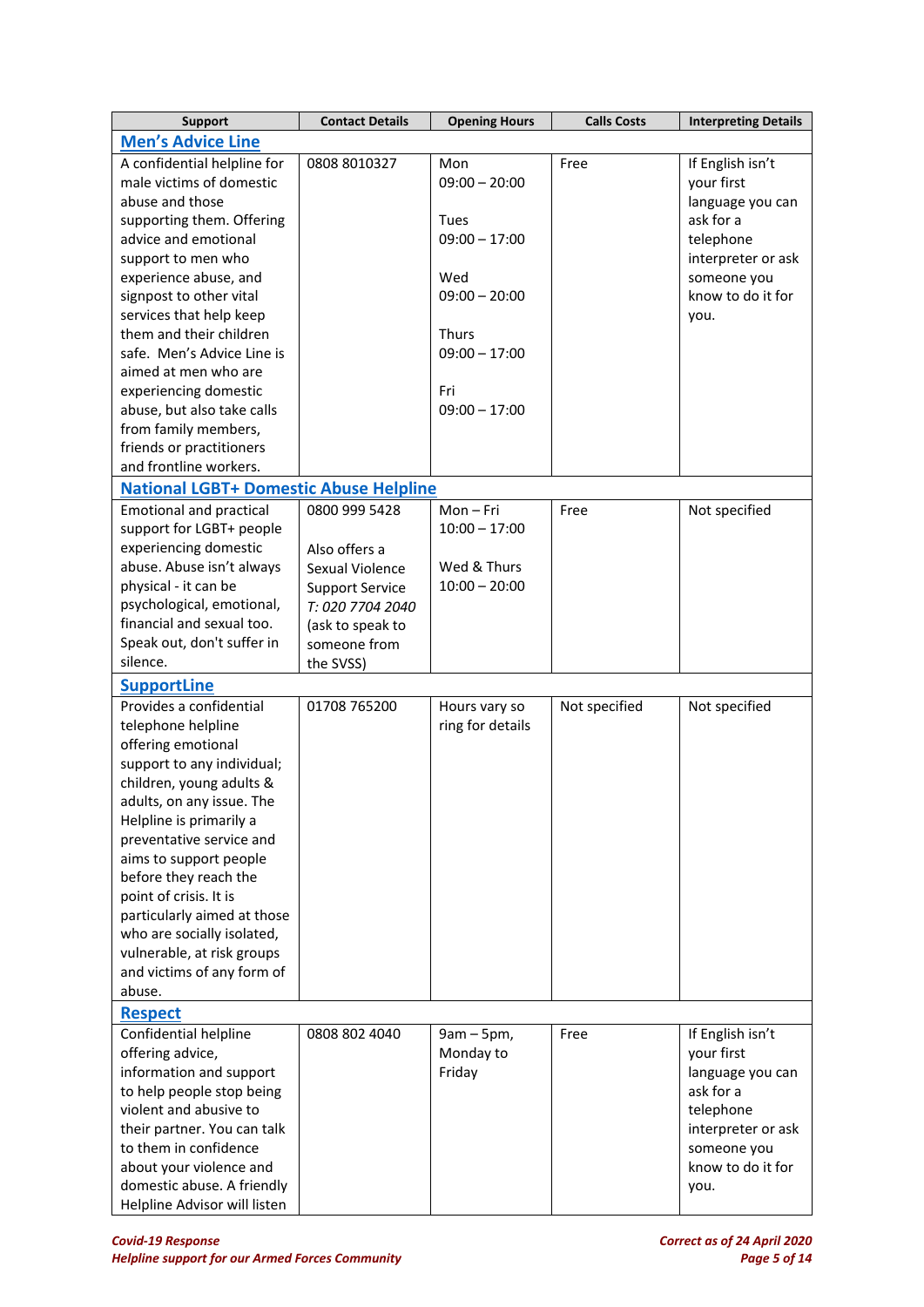| <b>Support</b>                                          | <b>Contact Details</b>  | <b>Opening Hours</b>                | <b>Calls Costs</b>             | <b>Interpreting Details</b> |
|---------------------------------------------------------|-------------------------|-------------------------------------|--------------------------------|-----------------------------|
| to you without judgement                                |                         |                                     |                                |                             |
| and give you honest                                     |                         |                                     |                                |                             |
| advice.                                                 |                         |                                     |                                |                             |
| <b>Bereavement</b>                                      |                         |                                     |                                |                             |
| <b>Support</b>                                          | <b>Contact Details</b>  | <b>Opening Hours</b>                | <b>Calls Costs</b>             | <b>Interpreting Details</b> |
| <b>Cruse Bereavement Care</b>                           |                         |                                     |                                |                             |
| National Helpline is staffed                            | 0808 808 1677           | Mon - Fri                           | Free                           | Language line is            |
| by trained bereavement                                  |                         | $09:30 - 17:00$                     |                                | available                   |
| volunteers, who offer                                   |                         | (excluding bank                     |                                |                             |
| emotional support to                                    |                         | holidays),                          |                                |                             |
| anyone affected by                                      |                         |                                     |                                |                             |
| bereavement.                                            |                         | <b>Extended hours</b>               |                                |                             |
| If you get an answer                                    |                         | on Tues, Wed                        |                                |                             |
| machine it's due to all the                             |                         | and Thurs                           |                                |                             |
| phones being busy, please<br>leave your contact details |                         | evenings, when<br>open until 20:00. |                                |                             |
| and they will ring back.                                |                         |                                     |                                |                             |
| <b>Winston's Wish</b>                                   |                         |                                     |                                |                             |
|                                                         |                         |                                     |                                |                             |
| Supports bereaved<br>children, young people,            | 0808 802 0021           | $09:00 - 17:00,$<br>$Mon-Fri$       | Free                           | Not specified               |
| their families, and the                                 |                         |                                     |                                |                             |
| professionals who support                               | <b>Crisis Messenger</b> |                                     |                                |                             |
| them. In order to protect                               | Text WW to              |                                     |                                |                             |
| staff, their Helpline is                                | 85258 (available        |                                     |                                |                             |
| currently operating a                                   | 24/7)                   |                                     |                                |                             |
| remote service. Please                                  |                         |                                     |                                |                             |
| leave a message on their                                |                         |                                     |                                |                             |
| voicemail with your first                               |                         |                                     |                                |                             |
| name and a contact                                      |                         |                                     |                                |                             |
| number (with area code)                                 |                         |                                     |                                |                             |
| and a Helpline Practitioner                             |                         |                                     |                                |                             |
| will call you back from a                               |                         |                                     |                                |                             |
| withheld number as soon                                 |                         |                                     |                                |                             |
| as possible.                                            |                         |                                     |                                |                             |
| <b>Survivors of Bereavement by Suicide</b>              |                         |                                     |                                |                             |
| Helpline is still operating                             | 0300 111 5065           | Mon-Fri                             | Calls cost no                  | Not specified               |
| and provides an                                         |                         | $09:00 - 21:00$                     | more than calls                |                             |
| opportunity to talk                                     |                         |                                     | to geographic                  |                             |
| confidentially with<br>someone who has been             |                         | Sat & Sun cover                     | $(01$ and $02)$<br>numbers and |                             |
| bereaved by suicide and to                              |                         | during this<br>pandemic             | must be                        |                             |
| know that you are not                                   |                         |                                     | included in                    |                             |
| alone in your experience.                               |                         |                                     | inclusive                      |                             |
| For those aged 18 and                                   |                         |                                     | minutes and                    |                             |
| above.                                                  |                         |                                     | discount                       |                             |
|                                                         |                         |                                     | schemes in the                 |                             |
|                                                         |                         |                                     | same way.                      |                             |
|                                                         |                         |                                     | Contact your                   |                             |
|                                                         |                         |                                     | provider for                   |                             |
|                                                         |                         |                                     | more                           |                             |
|                                                         |                         |                                     | information                    |                             |
| <b>Blue Cross for Pets</b>                              |                         |                                     |                                |                             |
| For people in distress due                              | 0800 096 6606           | $08:30 - 20:30$                     | Free                           | Not specified               |
| to the death, loss or                                   |                         | 7 days a week                       |                                |                             |
| separation of their pet.                                |                         |                                     |                                |                             |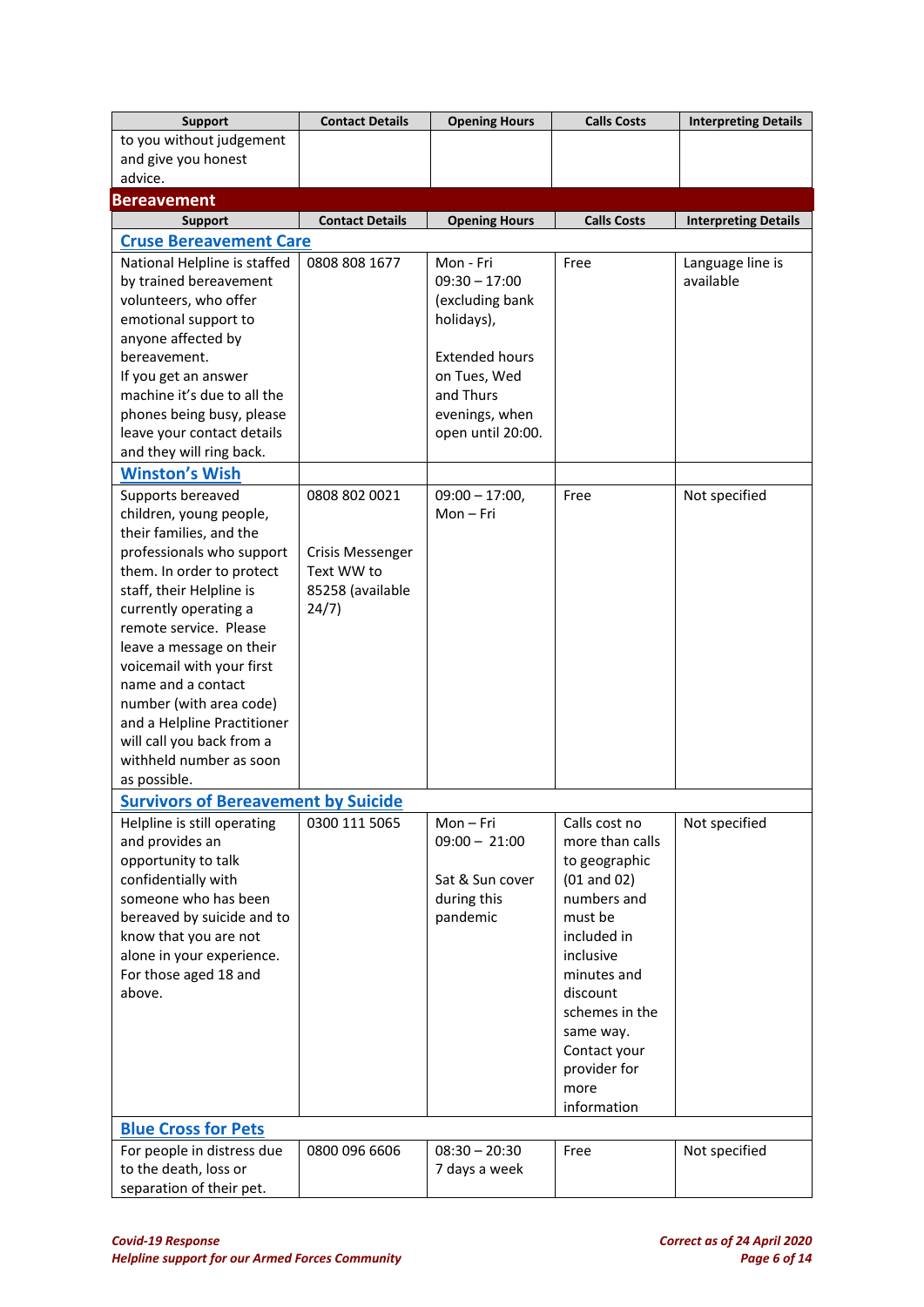| <b>Support</b>                                             | <b>Contact Details</b> | <b>Opening Hours</b>           | <b>Calls Costs</b> | <b>Interpreting Details</b>              |
|------------------------------------------------------------|------------------------|--------------------------------|--------------------|------------------------------------------|
| Pet Bereavement Support                                    |                        |                                |                    |                                          |
| Service continues to be                                    |                        |                                |                    |                                          |
| provided as usual, as our                                  |                        |                                |                    |                                          |
| teams are home-based.                                      |                        |                                |                    |                                          |
| <b>Trained volunteer listeners</b>                         |                        |                                |                    |                                          |
| are available by phone or                                  |                        |                                |                    |                                          |
| email for anyone who                                       |                        |                                |                    |                                          |
| wishes to speak to an                                      |                        |                                |                    |                                          |
| understanding person                                       |                        |                                |                    |                                          |
| about pet loss. Helpline is<br>confidential, and available |                        |                                |                    |                                          |
| to anyone experiencing                                     |                        |                                |                    |                                          |
| pet loss, whether they are                                 |                        |                                |                    |                                          |
| pet owners, veterinary                                     |                        |                                |                    |                                          |
| staff or workers at animal                                 |                        |                                |                    |                                          |
| organisations who need                                     |                        |                                |                    |                                          |
| support at this time.                                      |                        |                                |                    |                                          |
| Cancer                                                     |                        |                                |                    |                                          |
| <b>Support</b>                                             | <b>Contact Details</b> | <b>Opening Hours</b>           | <b>Calls Costs</b> | <b>Interpreting Details</b>              |
| <b>Macmillan Support Line</b>                              |                        |                                |                    |                                          |
| Cancer information and                                     | 0808 808 0000          | 7 days a week,                 | Free               | Interpreter service                      |
| support specialists                                        |                        | $09:00 - 17:00$                |                    | available so you                         |
| offering a listening ear.                                  |                        |                                |                    | can speak to a                           |
| Can talk about whatever                                    |                        |                                |                    | cancer support                           |
| matters to you. Can also                                   |                        |                                |                    | specialist in your                       |
| offer guidance and help                                    |                        |                                |                    | own language, via                        |
| you find the right                                         |                        |                                |                    | an interpreter. Tel:                     |
| information and support                                    |                        |                                |                    | 0808 808 0000                            |
| in your area. If you need                                  |                        |                                |                    | State, in English,                       |
| to talk, they'll listen.                                   |                        |                                |                    | the language you                         |
|                                                            |                        |                                |                    | want to use.                             |
| <b>Dementia</b>                                            |                        |                                |                    |                                          |
| <b>Support</b>                                             | <b>Contact Details</b> | <b>Opening Hours</b>           | <b>Calls Costs</b> | <b>Interpreting Details</b>              |
| <b>Dementia Connect Support Line</b>                       |                        |                                |                    |                                          |
| Hosted by the national                                     | 0333 150 3456          | Mon to Wed                     | Charged at local   | 0300 222 1122.                           |
| Alzheimer's Society,                                       |                        | $09:00 - 20:00$                | standard rate      | When your call is                        |
| offering information,                                      |                        |                                |                    | answered, say the                        |
| advice and support for                                     |                        | Thurs & Fri                    |                    | English word for                         |
| people living with                                         |                        | $09:00 - 17:00$                |                    | the language you                         |
| dementia and their<br>families. Dementia                   |                        |                                |                    | would like to use.                       |
| advisers will listen and                                   |                        | Sat and Sun<br>$10:00 - 16:00$ |                    | Please note, you'll<br>need to give your |
| give you the support and                                   |                        |                                |                    | name and                                 |
| advice you need, including                                 |                        |                                |                    | telephone number                         |
| coronavirus advice,                                        |                        |                                |                    | in English (or have                      |
| connecting you to the help                                 |                        |                                |                    | someone with you                         |
| you need.                                                  |                        |                                |                    | to do this). Hang                        |
|                                                            |                        |                                |                    | up your phone and                        |
|                                                            |                        |                                |                    | wait. An                                 |
|                                                            |                        |                                |                    | interpreter will                         |
|                                                            |                        |                                |                    | usually call you                         |
|                                                            |                        |                                |                    | back within five                         |
|                                                            |                        |                                |                    | minutes.                                 |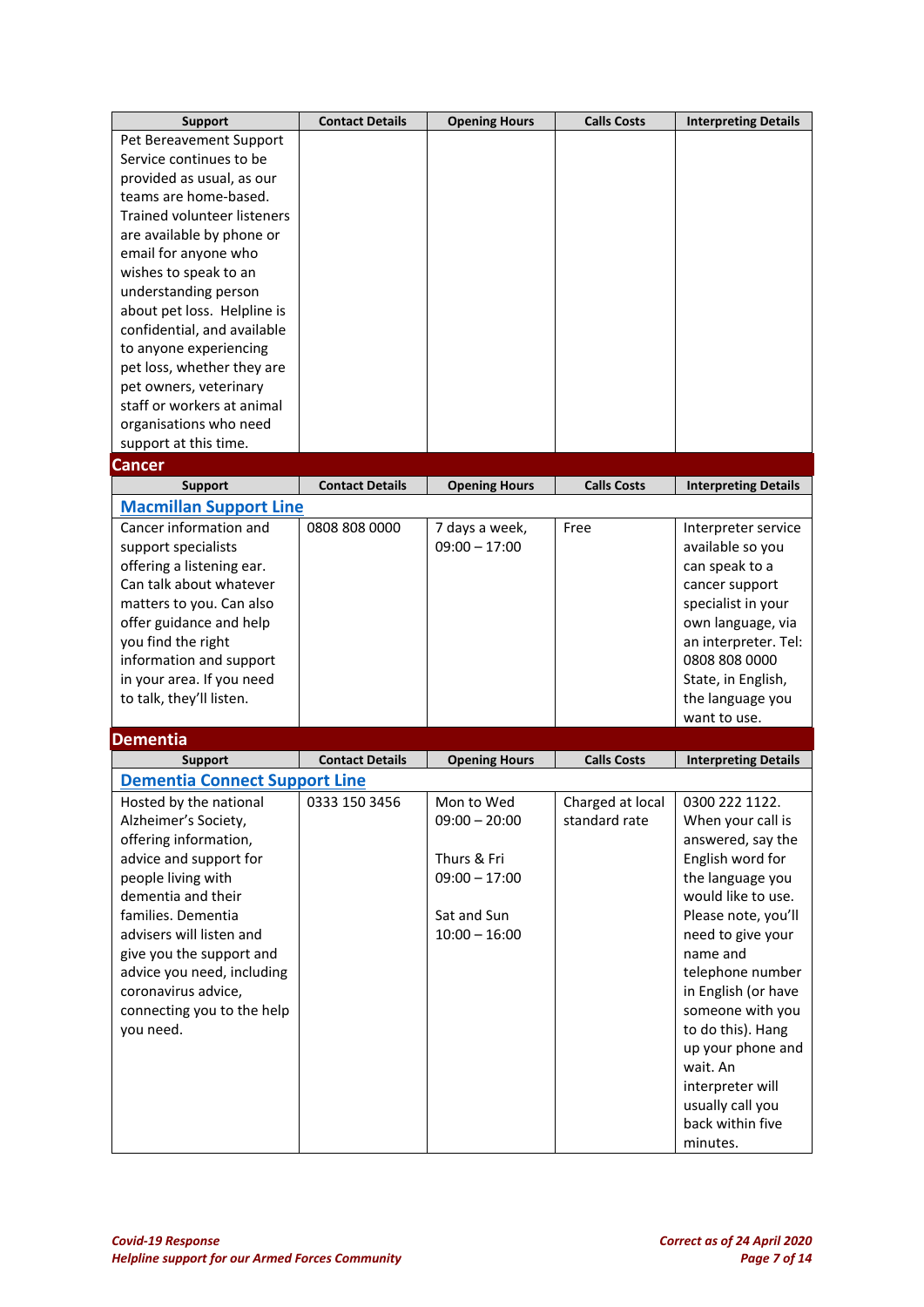| <b>Older People</b>                                                                                           |                        |                      |                    |                             |
|---------------------------------------------------------------------------------------------------------------|------------------------|----------------------|--------------------|-----------------------------|
| <b>Support</b>                                                                                                | <b>Contact Details</b> | <b>Opening Hours</b> | <b>Calls Costs</b> | <b>Interpreting Details</b> |
| <b>The Silver Line</b>                                                                                        |                        |                      |                    |                             |
| Only national confidential                                                                                    | 0800 470 8090          | 24 hours,            | Free               | Not specified               |
| and free helpline for older                                                                                   |                        | 7 days a week        |                    |                             |
| people open every day                                                                                         |                        |                      |                    |                             |
| and night of the year.                                                                                        |                        |                      |                    |                             |
| Callers are free to express                                                                                   |                        |                      |                    |                             |
| their feelings, and                                                                                           |                        |                      |                    |                             |
| describe their lives                                                                                          |                        |                      |                    |                             |
| honestly. No question too                                                                                     |                        |                      |                    |                             |
| big. No problem too small.                                                                                    |                        |                      |                    |                             |
| No need to be alone.                                                                                          |                        |                      |                    |                             |
| <b>Sight Loss</b>                                                                                             |                        |                      |                    |                             |
| <b>Support</b>                                                                                                | <b>Contact Details</b> | <b>Opening Hours</b> | <b>Calls Costs</b> | <b>Interpreting Details</b> |
| <b>Blind Veterans UK National Support Service</b>                                                             |                        |                      |                    |                             |
| Blind Veterans UK are ensuring that the most vulnerable veterans they support are receiving everything        |                        |                      |                    |                             |
| they need right now. More than 90% of the blind veterans served are over 70 and so most at risk from the      |                        |                      |                    |                             |
| Coronavirus (COVID-19) in the coming months. As a result their immediate priorities have changed. Having      |                        |                      |                    |                             |
| to self-isolate, their older beneficiaries need their help right now with daily tasks, such as shopping,      |                        |                      |                    |                             |
| medication, and emotional support through this difficult time. For that reason Blind Veterans are             |                        |                      |                    |                             |
| temporarily changing their service model, introducing the National Support Service, mobilising their staff to |                        |                      |                    |                             |
| provide practical, essential support to help the most vulnerable.                                             |                        | $Mon-Fri$            |                    |                             |
| Primarily delivering an<br>outreach service on the                                                            | 01273 391447           | $09:00 - 16:00$      | Not specified      | Not specified               |
| telephone as well as a                                                                                        |                        |                      |                    |                             |
| practical support service                                                                                     |                        |                      |                    |                             |
| to blind veterans, due to                                                                                     |                        |                      |                    |                             |
| the social distancing                                                                                         |                        |                      |                    |                             |
| restrictions currently in                                                                                     |                        |                      |                    |                             |
| place, but also using those                                                                                   |                        |                      |                    |                             |
| calls to identify those with                                                                                  |                        |                      |                    |                             |
| the greatest need.                                                                                            |                        |                      |                    |                             |
| Immediate concerns are to                                                                                     |                        |                      |                    |                             |
| work quickly to help those                                                                                    |                        |                      |                    |                             |
| who are most vulnerable-                                                                                      |                        |                      |                    |                             |
| whether they need food                                                                                        |                        |                      |                    |                             |
| delivered, medication                                                                                         |                        |                      |                    |                             |
| from their pharmacy or a                                                                                      |                        |                      |                    |                             |
| friendly voice over the                                                                                       |                        |                      |                    |                             |
| phone.                                                                                                        |                        |                      |                    |                             |
| <b>Telephone Friendship Groups and Befriending</b>                                                            |                        |                      |                    |                             |
| <b>Support</b>                                                                                                | <b>Contact Details</b> | <b>Opening Hours</b> | <b>Calls Costs</b> | <b>Interpreting Details</b> |
| <b>Royal Air Forces Association (RAFA)</b>                                                                    |                        |                      |                    |                             |
| In response to Covid-19 have launched the initiative 'Operation Connect'. The services available              |                        |                      |                    |                             |
| include:                                                                                                      |                        |                      |                    |                             |
| Project OUTREACH - A                                                                                          | 0800 018 2361          | Not specified        | Free               | Not specified               |
| telephone outreach                                                                                            |                        |                      |                    |                             |
| service - contacting                                                                                          |                        |                      |                    |                             |
| vulnerable individuals by                                                                                     |                        |                      |                    |                             |
| telephone to check on                                                                                         |                        |                      |                    |                             |
| their welfare, offer them                                                                                     |                        |                      |                    |                             |
| ongoing telephone                                                                                             |                        |                      |                    |                             |
| friendship from a regular                                                                                     |                        |                      |                    |                             |
| volunteer and alert them                                                                                      |                        |                      |                    |                             |
| to other support services                                                                                     |                        |                      |                    |                             |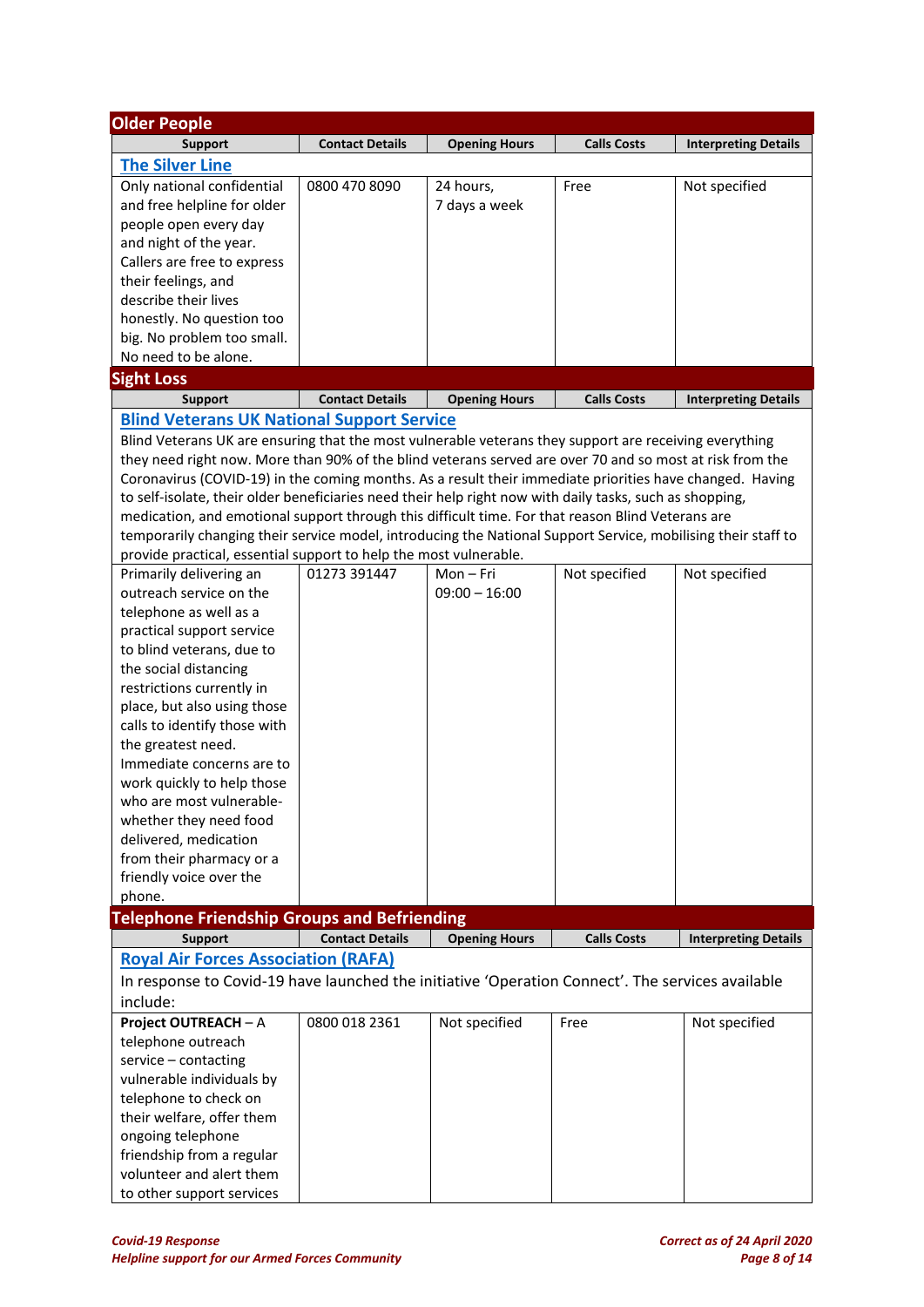| <b>Support</b>                                                                                                 | <b>Contact Details</b> | <b>Opening Hours</b> | <b>Calls Costs</b> | <b>Interpreting Details</b> |
|----------------------------------------------------------------------------------------------------------------|------------------------|----------------------|--------------------|-----------------------------|
| Project HELPLINE - A                                                                                           |                        |                      |                    |                             |
| friendship helpline for                                                                                        |                        |                      |                    |                             |
| anyone in our RAF                                                                                              |                        |                      |                    |                             |
| community to call if they                                                                                      |                        |                      |                    |                             |
| are feeling isolated, are in                                                                                   |                        |                      |                    |                             |
| need of more specific                                                                                          |                        |                      |                    |                             |
| support or simply want a                                                                                       |                        |                      |                    |                             |
| chat with someone                                                                                              |                        |                      |                    |                             |
| friendly who understands.                                                                                      |                        |                      |                    |                             |
| <b>RAF Benevolent Fund Group Calls Service</b>                                                                 |                        |                      |                    |                             |
| The Silver Line partners                                                                                       | 0300 222 5703          | $Mon - Thus$         | Free               | Not specified               |
| with the RAF Benevolent                                                                                        |                        | $09:30 - 16.30,$     |                    |                             |
| Fund to provide free,                                                                                          | support@rafbf.or       |                      |                    |                             |
| regular, group friendship                                                                                      | g.uk                   | Fri                  |                    |                             |
| telephone calls which                                                                                          |                        | $09:30 - 16:00$      |                    |                             |
| enable up to six like-                                                                                         |                        |                      |                    |                             |
| minded older people with                                                                                       |                        |                      |                    |                             |
| links (veteran, partner,                                                                                       |                        |                      |                    |                             |
| spouse or widow(er)) to                                                                                        |                        |                      |                    |                             |
| the RAF to chat to each                                                                                        |                        |                      |                    |                             |
| other from the comfort of                                                                                      |                        |                      |                    |                             |
| their own homes. They                                                                                          |                        |                      |                    |                             |
| offer an easy way to                                                                                           |                        |                      |                    |                             |
| connect with people who                                                                                        |                        |                      |                    |                             |
| have an RAF background,                                                                                        |                        |                      |                    |                             |
| to make new friends and                                                                                        |                        |                      |                    |                             |
| share stories and                                                                                              |                        |                      |                    |                             |
| experiences of their life in                                                                                   |                        |                      |                    |                             |
| the RAF.                                                                                                       |                        |                      |                    |                             |
| <b>Seafarers Link Service</b>                                                                                  |                        |                      |                    |                             |
| Group friendship calls for                                                                                     | 0207 7224 2072         | Not specified        | Free               | Not specified               |
| those with a maritime                                                                                          |                        |                      |                    |                             |
| background including                                                                                           | Jan. Williams@the      |                      |                    |                             |
| Merchant Navy, Royal                                                                                           | silverline.org.uk      |                      |                    |                             |
| Marines, Deep Sea                                                                                              |                        |                      |                    |                             |
| Fisherman, retired Royal                                                                                       |                        |                      |                    |                             |
| Navy, WRNS and RNA                                                                                             |                        |                      |                    |                             |
| members:                                                                                                       |                        |                      |                    |                             |
| Seafarers Links are free,                                                                                      |                        |                      |                    |                             |
| regular, group friendship                                                                                      |                        |                      |                    |                             |
| telephone calls which                                                                                          |                        |                      |                    |                             |
| enable up to six like-                                                                                         |                        |                      |                    |                             |
| minded people to talk at                                                                                       |                        |                      |                    |                             |
| the same time.                                                                                                 |                        |                      |                    |                             |
| <b>Call in Time</b>                                                                                            |                        |                      |                    |                             |
| Call in Time may not be suitable for people with memory loss, dementia or mental health issues who             |                        |                      |                    |                             |
| require higher level support. These conditions may affect the person's ability to build a telephone friendship |                        |                      |                    |                             |
| with a volunteer. In some instances, people with these conditions may actually find the calls more             |                        |                      |                    |                             |
| distressing.                                                                                                   | 0800 434 6105          |                      |                    |                             |
| Telephone friendship<br>service for people aged 60                                                             |                        | Not specified        | Free               | Not specified               |
| and over. You'll be                                                                                            |                        |                      |                    |                             |
| matched with a                                                                                                 |                        |                      |                    |                             |
| likeminded person who's                                                                                        |                        |                      |                    |                             |
| keen to make a new                                                                                             |                        |                      |                    |                             |
| friend, and every week                                                                                         |                        |                      |                    |                             |
|                                                                                                                |                        |                      |                    |                             |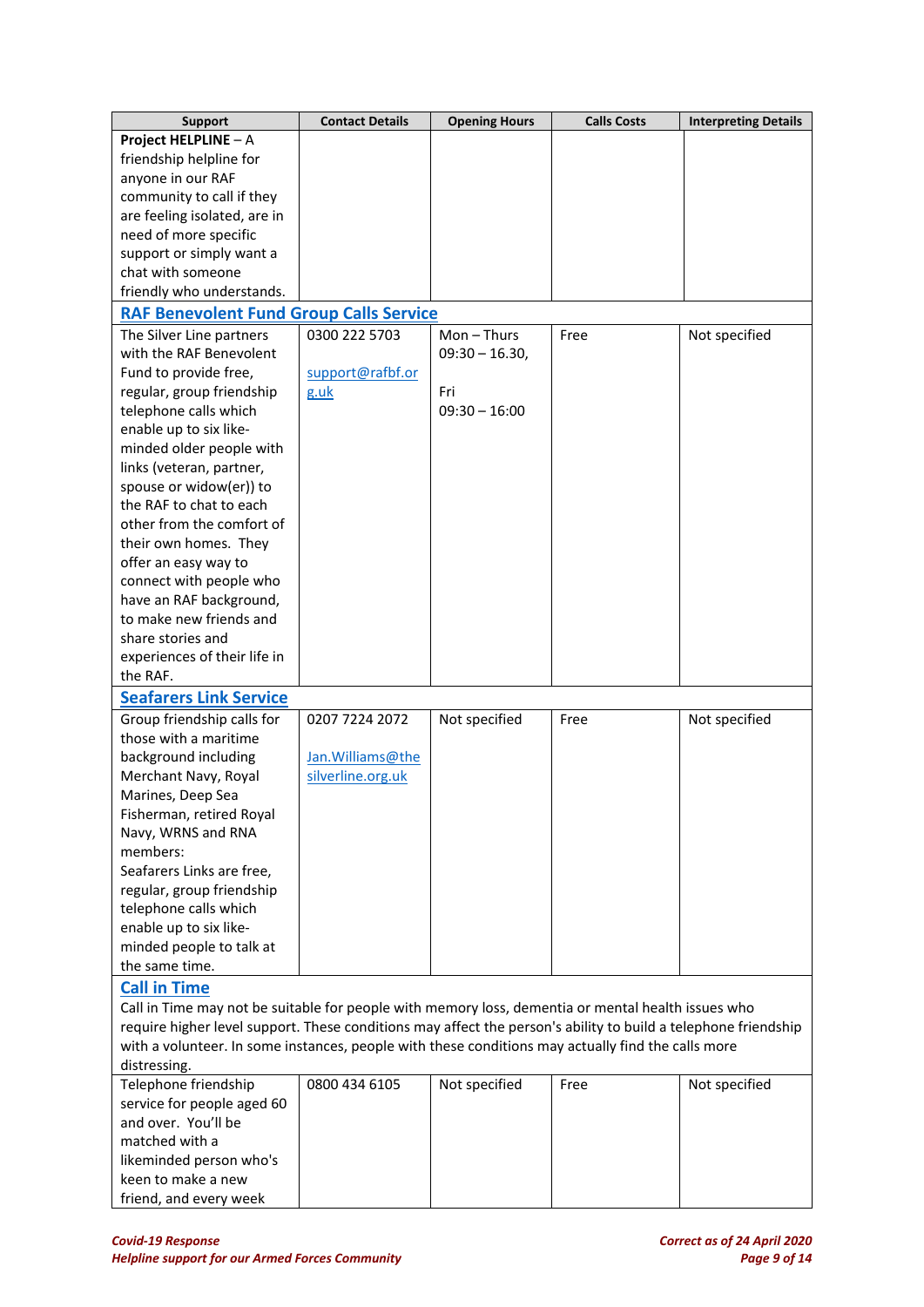| <b>Support</b>                                               | <b>Contact Details</b> | <b>Opening Hours</b> | <b>Calls Costs</b> | <b>Interpreting Details</b> |
|--------------------------------------------------------------|------------------------|----------------------|--------------------|-----------------------------|
| they'll give you a call. Not                                 |                        |                      |                    |                             |
| having someone to talk to                                    |                        |                      |                    |                             |
| regularly can be lonely,                                     |                        |                      |                    |                             |
| particularly if you're used                                  |                        |                      |                    |                             |
| to sharing your home and                                     |                        |                      |                    |                             |
| time with others. A                                          |                        |                      |                    |                             |
| friendly, 30-minute chat                                     |                        |                      |                    |                             |
| on the phone every week                                      |                        |                      |                    |                             |
| can make all the                                             |                        |                      |                    |                             |
| difference.                                                  |                        |                      |                    |                             |
| <b>Armed Forces Community General Information and Advice</b> |                        |                      |                    |                             |
| <b>Support</b>                                               | <b>Contact Details</b> | <b>Opening Hours</b> | <b>Calls Costs</b> | <b>Interpreting Details</b> |
| <b>SSAFA Forces Line</b>                                     |                        |                      |                    |                             |
| A free and confidential                                      | 0800 731 4880          | Mon - Fri            | Free               | Not specified               |
| service that provides                                        |                        | $09:00 - 17:00$      |                    |                             |
| support for serving                                          |                        |                      |                    |                             |
| (regulars and reserves),                                     |                        |                      |                    |                             |
| ex-Forces and for their                                      |                        |                      |                    |                             |
| families. SSAFA is outside                                   |                        |                      |                    |                             |
| of the military chain of                                     |                        |                      |                    |                             |
| command, they will listen                                    |                        |                      |                    |                             |
| and they will not judge.                                     |                        |                      |                    |                             |
| <b>Royal British Legion</b>                                  |                        |                      |                    |                             |
| Run a national information                                   |                        | $08:00 - 20:00,7$    |                    |                             |
| and advice line for                                          | 0808 802 8080          |                      | Free               | Not specified               |
|                                                              |                        | days a week          |                    |                             |
| veterans and their<br>families.                              |                        |                      |                    |                             |
|                                                              |                        |                      |                    |                             |
| <b>Veterans Gateway</b>                                      |                        |                      |                    |                             |
| National point of contact                                    | 0808 802 1212          | 24 hours,            | Free               | Not specified               |
| for veterans seeking                                         |                        | 7 days a week        |                    |                             |
| support. Putting veterans                                    |                        |                      |                    |                             |
| and their families in touch                                  |                        |                      |                    |                             |
| with the organisations                                       |                        |                      |                    |                             |
| best placed to help with                                     |                        |                      |                    |                             |
| the information, advice                                      |                        |                      |                    |                             |
| and support they need -                                      |                        |                      |                    |                             |
| from healthcare and                                          |                        |                      |                    |                             |
| housing to employability,                                    |                        |                      |                    |                             |
| finances, personal                                           |                        |                      |                    |                             |
| relationships and more                                       |                        |                      |                    |                             |
| LGBT (Lesbian, Gay, Bisexual and Transgender)                |                        |                      |                    |                             |
| <b>Support</b>                                               | <b>Contact Details</b> | <b>Opening Hours</b> | <b>Calls Costs</b> | <b>Interpreting Details</b> |
| <b>Switchboard LGBT Helpline</b>                             |                        |                      |                    |                             |
| An information, support                                      | 0300 330 0630          | $10:00 - 22:00,$     | Not specified      | Not specified               |
| and referral service for                                     |                        | 7 days a week        |                    |                             |
| lesbians, gay men and                                        |                        |                      |                    |                             |
| bisexual and trans people                                    |                        |                      |                    |                             |
| - and anyone considering                                     |                        |                      |                    |                             |
| issues around their                                          |                        |                      |                    |                             |
| sexuality and/or gender                                      |                        |                      |                    |                             |
| identity. A place for calm                                   |                        |                      |                    |                             |
| words when you need                                          |                        |                      |                    |                             |
| them most. There to help                                     |                        |                      |                    |                             |
| you with whatever you                                        |                        |                      |                    |                             |
| want to talk about.                                          |                        |                      |                    |                             |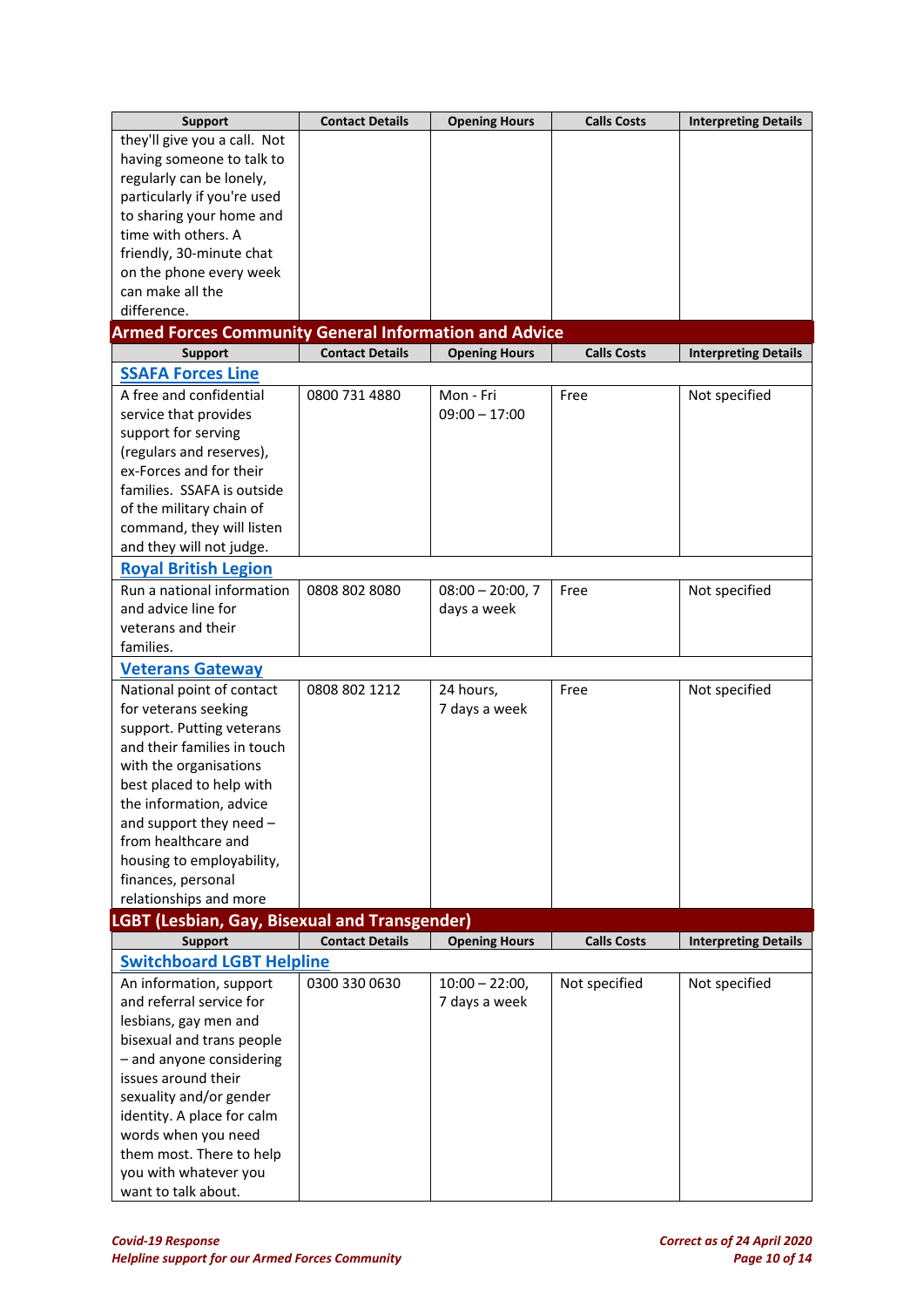| <b>Support</b>                                       | <b>Contact Details</b> | <b>Opening Hours</b> | <b>Calls Costs</b> | <b>Interpreting Details</b> |
|------------------------------------------------------|------------------------|----------------------|--------------------|-----------------------------|
| Nothing is off limits, and                           |                        |                      |                    |                             |
| they understand how                                  |                        |                      |                    |                             |
| anxious you might feel                               |                        |                      |                    |                             |
| before you pick up the                               |                        |                      |                    |                             |
| phone.                                               |                        |                      |                    |                             |
| <b>Criminal Justice</b>                              |                        |                      |                    |                             |
| <b>Support</b>                                       | <b>Contact Details</b> | <b>Opening Hours</b> | <b>Calls Costs</b> | <b>Interpreting Details</b> |
| <b>The National Prisoners Families Helpline</b>      |                        |                      |                    |                             |
| The National Prisoners'                              | 0808 808 2003          | $Mon-Fri$            | Free               | Not specified               |
| Families Helpline can                                |                        | $09:00 - 20:00$      |                    |                             |
| support you if a family<br>member is in contact with |                        | Sat & Sun            |                    |                             |
| the criminal justice                                 |                        | $10:00 - 15:00$      |                    |                             |
| system. They provide                                 |                        |                      |                    |                             |
| advice and information on                            |                        | Please note the      |                    |                             |
| all aspects from what                                |                        | Helpline is          |                    |                             |
| happens on arrest, visiting                          |                        | closed on Bank       |                    |                             |
| a prison to preparing for                            |                        | Holidays.            |                    |                             |
| release.                                             |                        |                      |                    |                             |
| <b>Victim Support</b>                                |                        |                      |                    |                             |
| Independent of the police                            | 0808 168 9111          | 24 hours,            | Free               | Has an                      |
| and anyone can contact                               |                        | 7 days a week        |                    | interpretation              |
| them for support,                                    |                        |                      |                    | service for people          |
| regardless of whether the                            |                        |                      |                    | who do not speak            |
| crime has been reported                              |                        |                      |                    | English as a first          |
| or how long ago it took                              |                        |                      |                    | language.                   |
| place. Offers immediate                              |                        |                      |                    |                             |
| emotional support as well                            |                        |                      |                    |                             |
|                                                      |                        |                      |                    |                             |
| as helpful information and                           |                        |                      |                    |                             |
| practical advice over the<br>phone.                  |                        |                      |                    |                             |
| <b>Sexual Health</b>                                 |                        |                      |                    |                             |
| <b>Support</b>                                       | <b>Contact Details</b> | <b>Opening Hours</b> | <b>Calls Costs</b> | <b>Interpreting Details</b> |
| <b>National Sexual Health Helpline</b>               |                        |                      |                    |                             |
| If you would like to talk to                         | 0300 123 7123          | Mon – Fri            | Free               | Not specified               |
| someone about a sexual                               |                        | $09:00 - 20:00$      |                    |                             |
| health issue, you can call                           |                        |                      |                    |                             |
| the National Sexual Health                           |                        | Sat & Sun            |                    |                             |
| Helpline. Your call will be                          |                        | $11:00 - 16:00$      |                    |                             |
| treated with sensitivity                             |                        | Open on bank         |                    |                             |
| and in strict confidence.                            |                        | holidays.            |                    |                             |
| <b>Terence Higgins Trust</b>                         |                        |                      |                    |                             |
| The UK's leading HIV and                             | 0808 802 1221          | Mon-Fri              | Free               | Not specified               |
| sexual health charity.                               |                        | $10:00 - 18:00$      |                    |                             |
| Supporting people living                             |                        |                      |                    |                             |
| with HIV, and helping the                            |                        |                      |                    |                             |
| people using our services                            |                        |                      |                    |                             |
| to achieve good sexual                               |                        |                      |                    |                             |
| health. Our helpline is<br>called THT Direct and     |                        |                      |                    |                             |
| offers support advice and                            |                        |                      |                    |                             |
| information.                                         |                        |                      |                    |                             |
|                                                      |                        |                      |                    |                             |
|                                                      |                        |                      |                    |                             |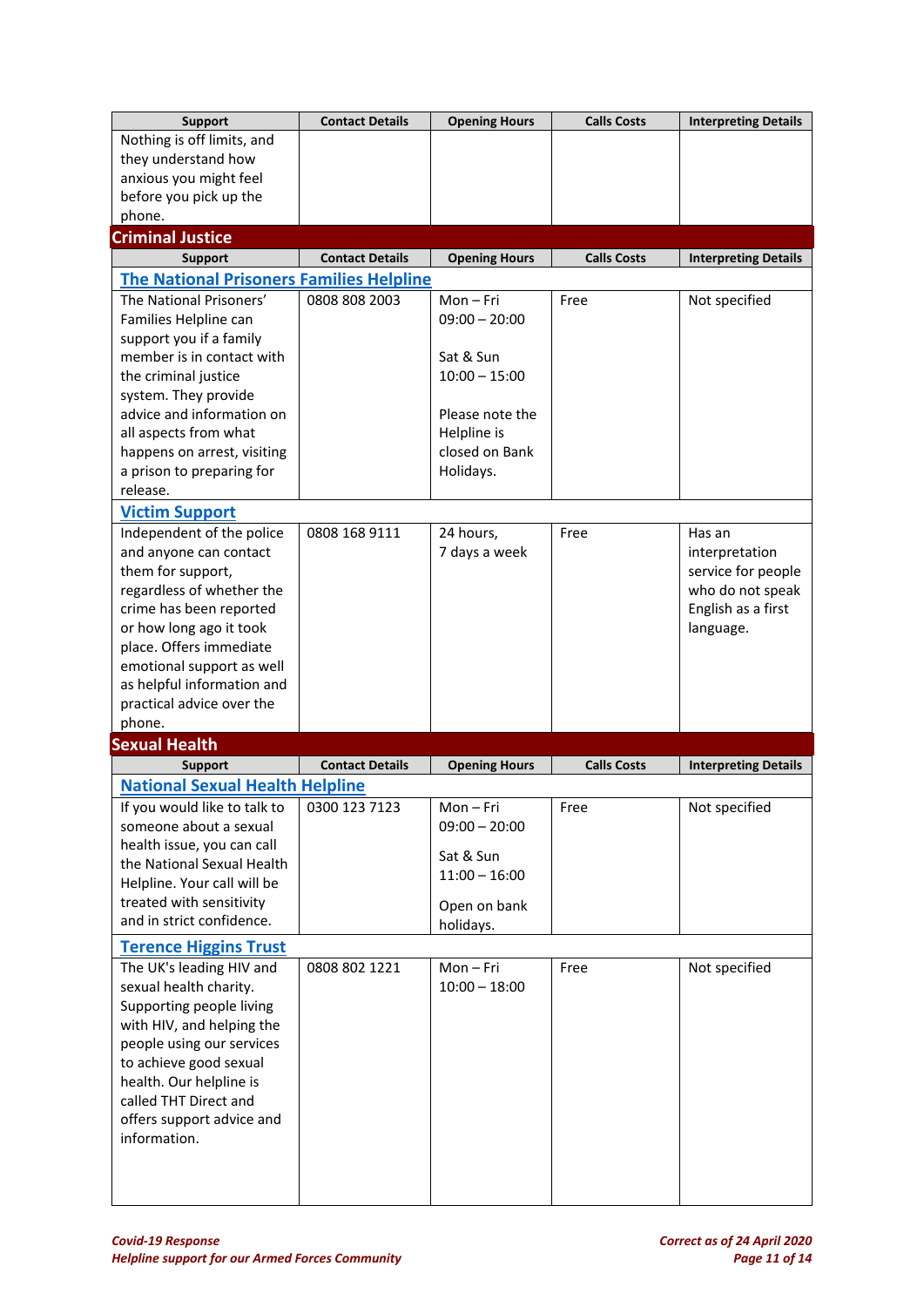| <b>Brain Injury</b>                      |                        |                      |                    |                             |
|------------------------------------------|------------------------|----------------------|--------------------|-----------------------------|
| <b>Support</b>                           | <b>Contact Details</b> | <b>Opening Hours</b> | <b>Calls Costs</b> | <b>Interpreting Details</b> |
| <b>Headway</b>                           |                        |                      |                    |                             |
| Helpline will remain open                | 0808 800 2244          | $09:00 - 17:00$      | Free               | Not specified               |
| to anyone who requires                   |                        | $Mon-Fri$            |                    |                             |
| support or information                   |                        | but you can          |                    |                             |
| about brain injury. The                  |                        | leave an             |                    |                             |
| team cannot answer                       |                        | answerphone          |                    |                             |
| medical questions about                  |                        | message at any       |                    |                             |
| the virus and won't be                   |                        | time                 |                    |                             |
| able to offer advice on any              |                        |                      |                    |                             |
| symptoms related to it,                  |                        |                      |                    |                             |
| but they can offer                       |                        |                      |                    |                             |
| reassurance and a friendly               |                        |                      |                    |                             |
| voice.                                   |                        |                      |                    |                             |
| <b>Carers Support in Sussex</b>          |                        |                      |                    |                             |
| <b>Support</b>                           | <b>Contact Details</b> | <b>Opening Hours</b> | <b>Calls Costs</b> | <b>Interpreting Details</b> |
| <b>Carers Centre Brighton &amp; Hove</b> |                        |                      |                    |                             |
| Working with the local                   | 01273 977000           | Mon-Fri              | Not specified      | Not specified               |
| authority and partners in                |                        | $09:00 - 17:00$      |                    |                             |
| the voluntary sector to                  |                        |                      |                    |                             |
| maintain the Carers Hub                  |                        |                      |                    |                             |
| support line so that carers              |                        |                      |                    |                             |
| can be provided with up-                 |                        |                      |                    |                             |
| to-date information.                     |                        |                      |                    |                             |
| <b>Care for the Carers East Sussex</b>   |                        |                      |                    |                             |
| Working hard to make                     | 01323 738390           | Mon-Fri              | Not specified      | Not specified               |
| sure that unpaid carers                  |                        | $10:00 - 17:00$      |                    |                             |
| feel supported and                       | Text:                  |                      |                    |                             |
| connected and have the                   | 07860 077300           |                      |                    |                             |
| information to care safely               |                        |                      |                    |                             |
| during coronavirus                       |                        |                      |                    |                             |
| Care for the Carers is still             |                        |                      |                    |                             |
| running its services, with               |                        |                      |                    |                             |
| services normally                        |                        |                      |                    |                             |
| delivered face-to-face                   |                        |                      |                    |                             |
| being replaced by phone                  |                        |                      |                    |                             |
| or online contact. Contact               |                        |                      |                    |                             |
| their team to discuss what               |                        |                      |                    |                             |
| you need and they will do                |                        |                      |                    |                             |
| their best to help you get               |                        |                      |                    |                             |
| the right support.                       |                        |                      |                    |                             |
| <b>Carers Support West Sussex</b>        |                        |                      |                    |                             |
| Focussing resources on                   | 0300 028 8888          | Mon-Fri              | Not specified      | Not specified               |
| supporting carers via                    |                        | $09:00 - 17:00$      |                    |                             |
| phone and online support.                |                        |                      |                    |                             |
| <b>Offering Emotional</b>                |                        | Wed                  |                    |                             |
| support, Carer                           |                        | $09:00 - 19:00$      |                    |                             |
| Contingency Planning,                    |                        |                      |                    |                             |
| Carers Assessments,                      |                        | Sat                  |                    |                             |
| Practical guidance                       |                        | $10:00 - 12:00$      |                    |                             |
| (including equipment and                 |                        |                      |                    |                             |
| grants) and Information                  |                        |                      |                    |                             |
| provision Working to                     |                        |                      |                    |                             |
| enable delivery of peer to               |                        |                      |                    |                             |
| peer support, using a                    |                        |                      |                    |                             |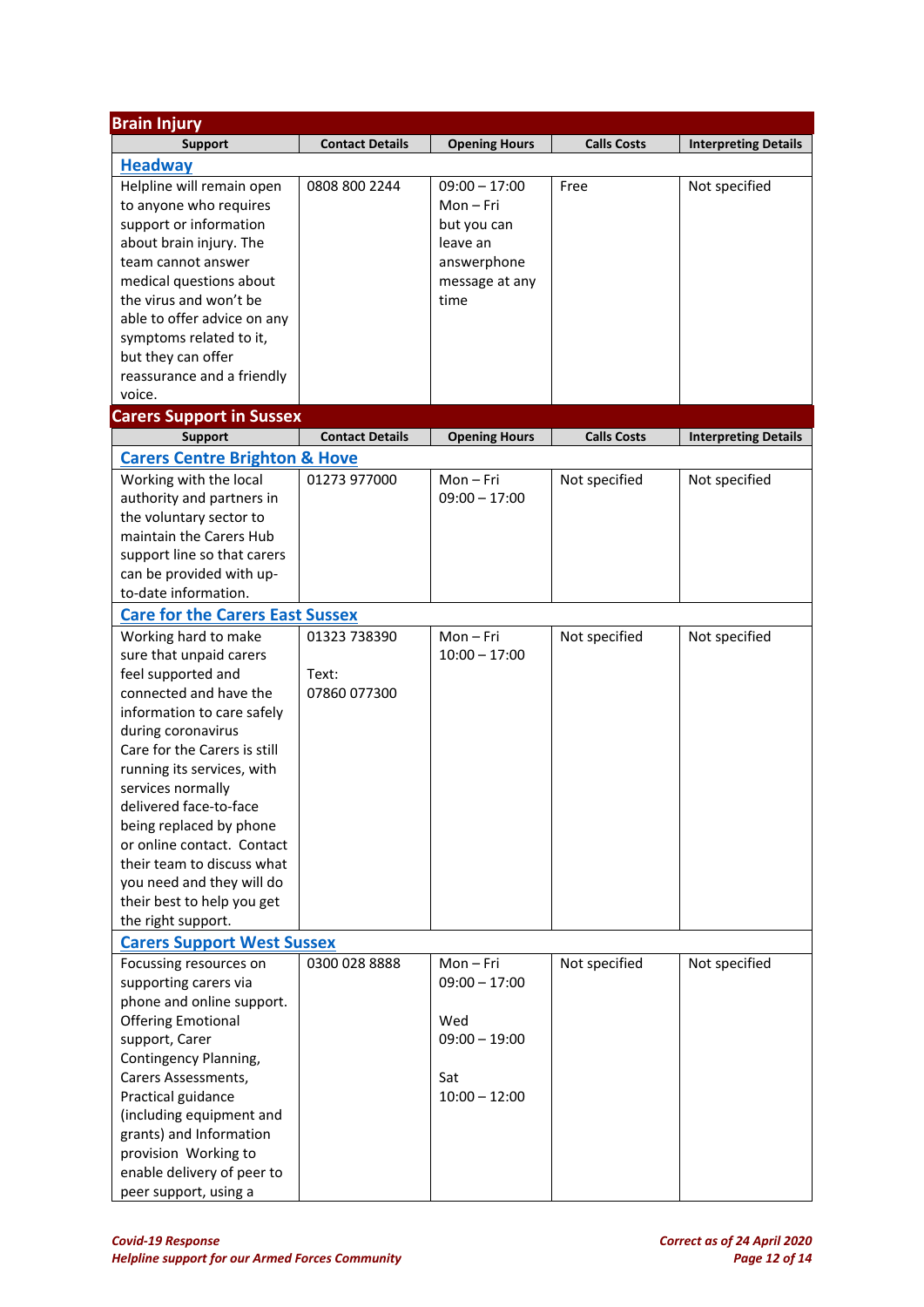| <b>Support</b>                                          | <b>Contact Details</b> | <b>Opening Hours</b> | <b>Calls Costs</b> | <b>Interpreting Details</b> |
|---------------------------------------------------------|------------------------|----------------------|--------------------|-----------------------------|
| combination of phone and                                |                        |                      |                    |                             |
| online methods, so carers                               |                        |                      |                    |                             |
| are receiving the                                       |                        |                      |                    |                             |
| invaluable support needed                               |                        |                      |                    |                             |
| in the local community.                                 |                        |                      |                    |                             |
| <b>Carers Support in Kent and Medway</b>                |                        |                      |                    |                             |
| <b>Support</b>                                          | <b>Contact Details</b> | <b>Opening Hours</b> | <b>Calls Costs</b> | <b>Interpreting Details</b> |
| <b>Carers Support East Kent</b>                         |                        |                      |                    |                             |
| Where they can, carer                                   | 0300 302 0178          | Mon, Weds &          | Not specified      | Not specified               |
| support and assessments                                 |                        | Fri                  |                    |                             |
| will be undertaken by                                   |                        | $08:30 - 18:00$      |                    |                             |
| telephone or online and                                 |                        |                      |                    |                             |
| they will keep in touch                                 |                        | Tues & Thurs         |                    |                             |
| with members of carers'                                 |                        | $09:00 - 17:00$      |                    |                             |
| groups. They are exploring                              |                        |                      |                    |                             |
| other ways to support                                   |                        | Closed bank          |                    |                             |
| Carers and the people                                   |                        | holidays             |                    |                             |
| they care for during this                               |                        |                      |                    |                             |
| difficult time. Please do                               |                        |                      |                    |                             |
| keep in touch with them,                                |                        |                      |                    |                             |
| in particular if you need                               |                        |                      |                    |                             |
| support - they are still                                |                        |                      |                    |                             |
| here to support Carers,                                 |                        |                      |                    |                             |
| albeit by telephone or                                  |                        |                      |                    |                             |
| online.                                                 |                        |                      |                    |                             |
| <b>Carers First Medway</b>                              |                        |                      |                    |                             |
| If you need some support,                               | 0300 303 1555          | $Mon - Thus$         | Not specified      | Not specified               |
| or you just want to                                     |                        | $09:00 - 17:00$      |                    |                             |
| contact them for a chat,                                |                        |                      |                    |                             |
| their team are available to                             |                        | Fri                  |                    |                             |
| talk and find the help you                              |                        | $09:00 - 16:30$      |                    |                             |
| need. Their community                                   |                        |                      |                    |                             |
| team have collated a                                    |                        |                      |                    |                             |
| wealth of local                                         |                        |                      |                    |                             |
| information during this                                 |                        |                      |                    |                             |
| challenging time and are                                |                        |                      |                    |                             |
| ready to help and will                                  |                        |                      |                    |                             |
| make contact with those                                 |                        |                      |                    |                             |
| who request support                                     |                        |                      |                    |                             |
| either by phone or video                                |                        |                      |                    |                             |
| chat.                                                   |                        |                      |                    |                             |
| Imago (Dartford, Gravesham, Swanley & Swale and Medway) |                        |                      |                    |                             |
| Supporting family and                                   | 0300 011 1965          | $Mon-Fri$            | Not specified      | Not specified               |
| friend carers and working                               | Central Hub            | $08:30 - 17:00$      |                    |                             |
| with them to identify what                              |                        |                      |                    |                             |
| will make the greatest                                  |                        |                      |                    |                             |
| difference to improve                                   |                        |                      |                    |                             |
| their health, wellbeing,                                |                        |                      |                    |                             |
| confidence and                                          |                        |                      |                    |                             |
| motivation. The service                                 |                        |                      |                    |                             |
| offers information and                                  |                        |                      |                    |                             |
| guidance, and emotional                                 |                        |                      |                    |                             |
| and practical support                                   |                        |                      |                    |                             |
| including Carers                                        |                        |                      |                    |                             |
| Assessments Also offers                                 |                        |                      |                    |                             |
| Carer support Groups                                    |                        |                      |                    |                             |